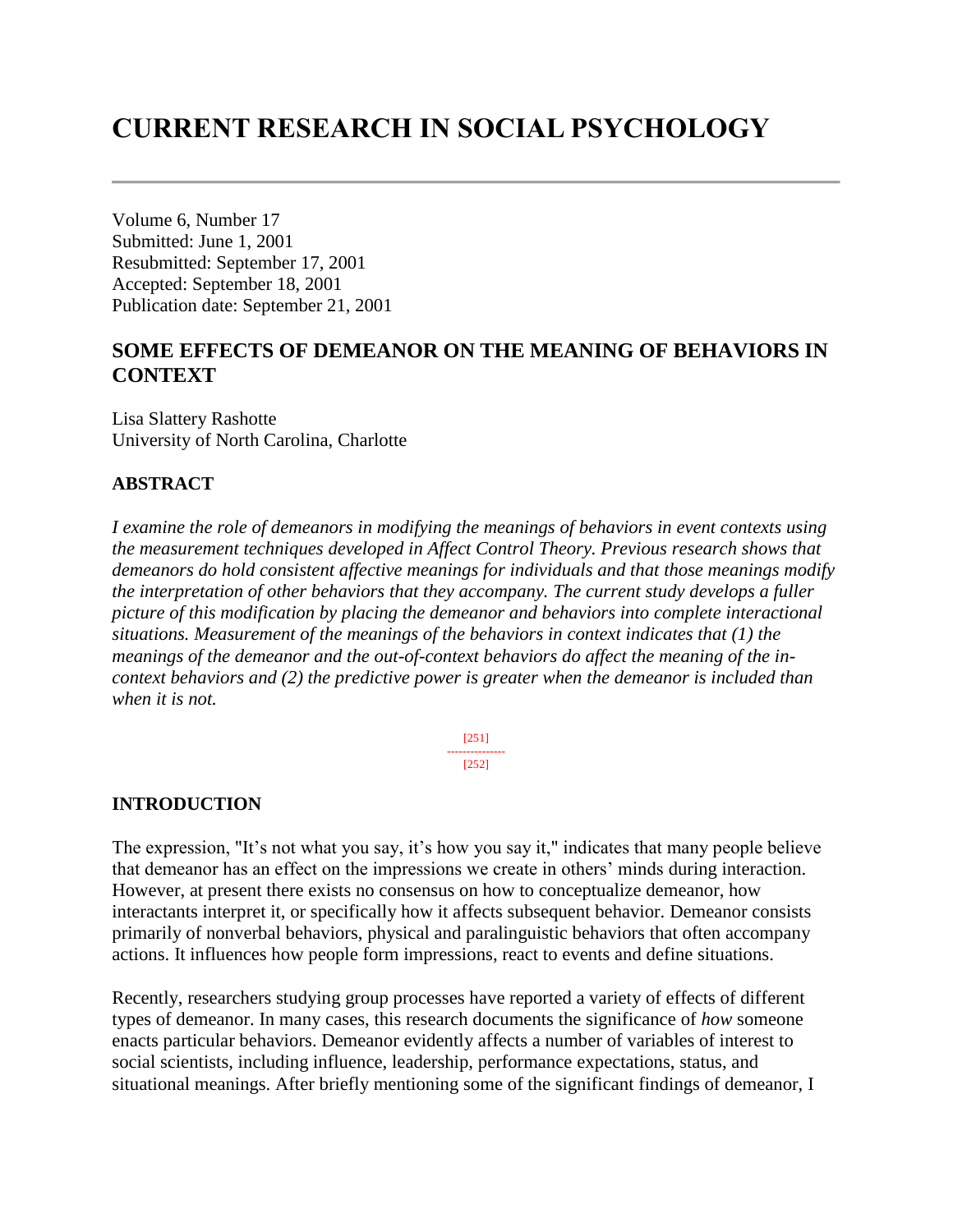will describe the tradition in which work presented here fits, and how that work relates to other studies of demeanor's effects.

Some general processes regarding demeanor have been identified in task groups. For instance, Balkwell and Berger (1996) related gender to a number of demeanor variables, including time speaking, looking while speaking, gesturing, chin thrusts, smiling and laughing. They concluded that some, but not all, of those differences in demeanor are controlled by status position in the group. Ridgeway (1997, 2000) has analyzed how different behavior of women and men in task groups and work settings can create and perpetuate status inequalities and beliefs about unequal abilities. Robinson and Smith-Lovin (2001) found that women and men in task groups used humor differently, with men using it to increase power and prestige differentiation in the group and women using it to build cohesion. Johnson (1994) found that women were more likely to smile and laugh in same-sex groups. Foels, Driskell, Mullen and Salas (2000) reviewed 19 studies of natural and laboratory groups and found an overall tendency for individuals to prefer democratic leadership. However, that finding is conditioned by several other factors including "leadership potency" or demeanor. Autocratic, over-controlling leader demeanor reduces members' satisfaction, while simply behaving as the boss generally increases satisfaction.

Other research focuses on particular outcomes of specific demeanors for the individuals who perform them. Walker, Ilardi, McMahon and Fennell (1996) found very similar patterns of differentiation in all-male and all-female groups. In both types, they found a positive correlation between time spent talking and members' subjective attribution of leadership traits and influence. However, women who were opinion leaders were less likely than men to receive favorable ratings on leadership traits, perhaps because of a feeling that the women had less legitimate right to the leader position than the men did. Rashotte

> [252] --------------- [253]

and Smith-Lovin (1997) determined that demeanor behaviors including low verbal latency, long eye contact behavior, and greater time spent talking positively affected the influence an individual would exert in a group. Shelly and Webster (1997) and Shelly (2000) found that sentiment (liking) could produce power and prestige inequalities in groups. Shelly, Troyer, Munroe and Burger (1999) extended that finding by showing that one mechanism might be duration of acts. Actors having an advantage in sentiment (those well liked) tend to contribute speech of longer duration than others do, though other group members see them as less influential than actors are where sentiment is not a factor. By contrast, actors advantaged in status also display long speech acts, but others perceive them as *more* influential.

Other work has tested the ability of actors to decode the emotions communicated by demeanor (e.g., Butler 1990; Custrini and Feldman 1989; Ekman et al. 1987; Matsumoto 1989; Sogon 1989). In that research, demeanor modifies identity for the individuals displaying the emotions.

Some work has examined demeanor and impression formation. Klienke (1991) looked at the evaluations of actors by observers based on their demeanor. Most of this research, however, deals with impressions of credibility (e.g., Vrij 1993) or of dominance (e.g., Harrigan, et al.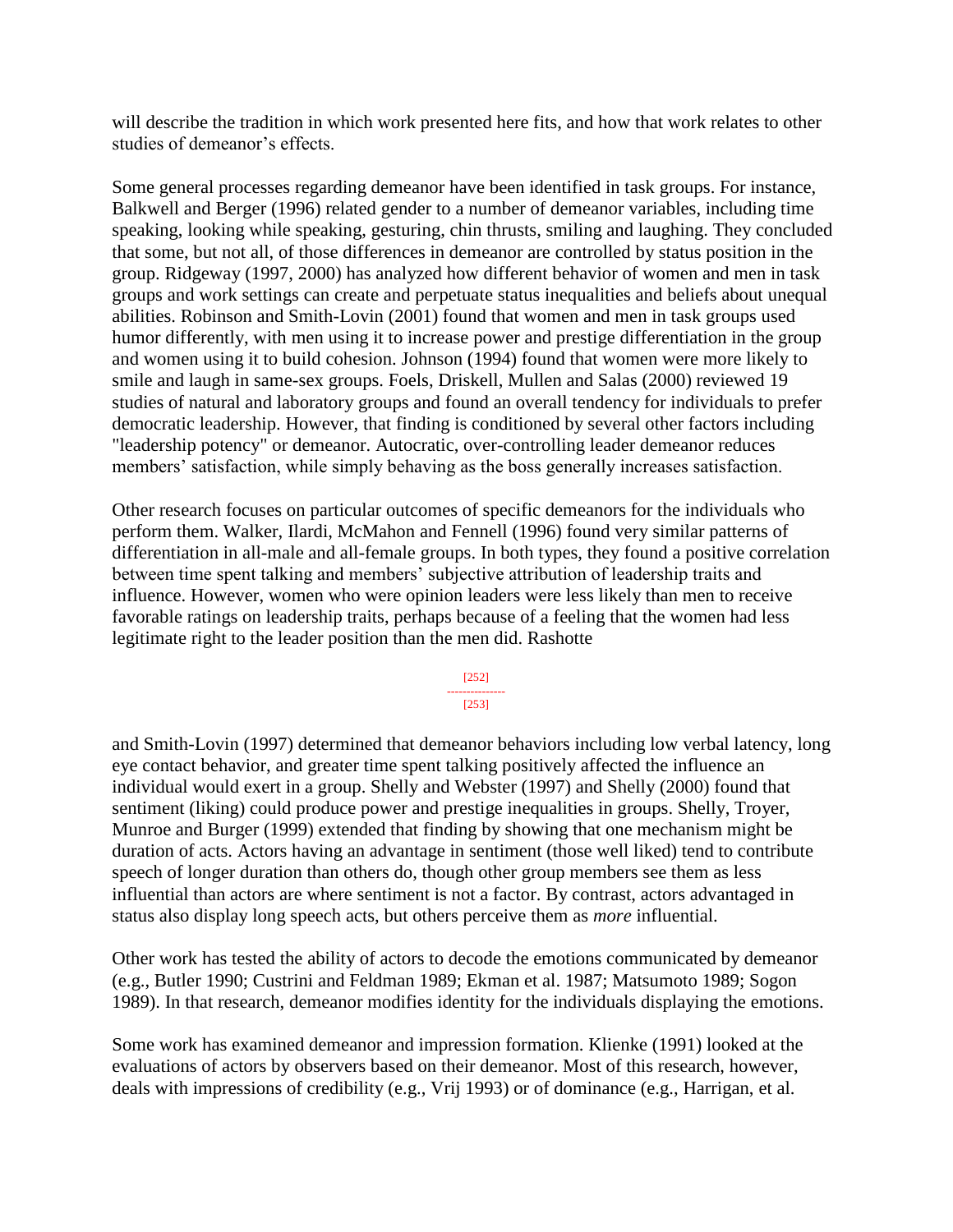1989; Ridgeway 1987) attributed to an actor, rather than impressions of situational elements or situational definitions.

None of this previous work has specifically examined the meanings that various demeanors have for individuals in interaction. The demeanor of those involved in the situation affects the definitions that people create for situations. This paper will describe the role of demeanor in the creation of situation definitions, using precise mathematical models, which in turn should provide a better understanding of the role of demeanor in interaction.

# **AFFECT CONTROL THEORY**

One micro-level model that explains situational definition is Affect Control Theory (ACT) (Heise 1979, 1985, 1988), which has proven highly predictive of the definitions, cognitions, emotions and responses evoked by an event. ACT uses ideas from symbolic interactionism to explain how definitions of situations lead to specific behaviors and particular emotions. The theory posits that people hold meanings for identities and actions that are maintained in interaction and that are shared in a culture. ACT is especially well suited to the study of demeanor because it has a strong framework of event components that not only allows for, but seems to demand, inclusion of demeanor.

> [253] --------------- [254]

# **Situation Definition and Event Recognition**

In any situation, individuals see themselves and the others around them as fulfilling roles or identities. The process of defining situations always involves locating appropriate identities for self and others (Heise 1988). The appropriate identities are often determined by institutional structures (Smith-Lovin and Douglass 1990), e.g., student. The labeling of identities for all actors in a situation, while not fixed and unchanging, yields a definition of the situation that is fairly stable and, when institutionally anchored, often consistent across actors and observers.

Once an actor can define the situation, that definition serves to identify "events" as behaviors that relate two or more identities. Event recognition basically entails a process in which a person looks over possible actor-object combinations and assesses the potential of each as a valid frame for a given event (Heise 1979). Cultural rules tell actors what realm of behaviors might be appropriate for specific actors (subjects) in each given situation. These rules allow actors to eliminate the vast majority of possible behaviors and identify the actual event that is taking place (Heise 1988).

# **Mathematical Modeling of Affect Control Theory**

Affect Control Theory quantifies the definitions of actors and behaviors on three dimensions: Evaluation, Potency and Activity (EPA) that have been shown to be human universals for responding to stimuli (Osgood, May and Miron 1975). Evaluation measures sentiments of goodness versus badness. Potency indicates powerfulness versus powerlessness. Activity corresponds to liveliness versus passiveness. ACT measures each dimension (E, P and A) on a scale from -4 to +4. For example (Heise 1979), in the United States, the actor "mother" is seen as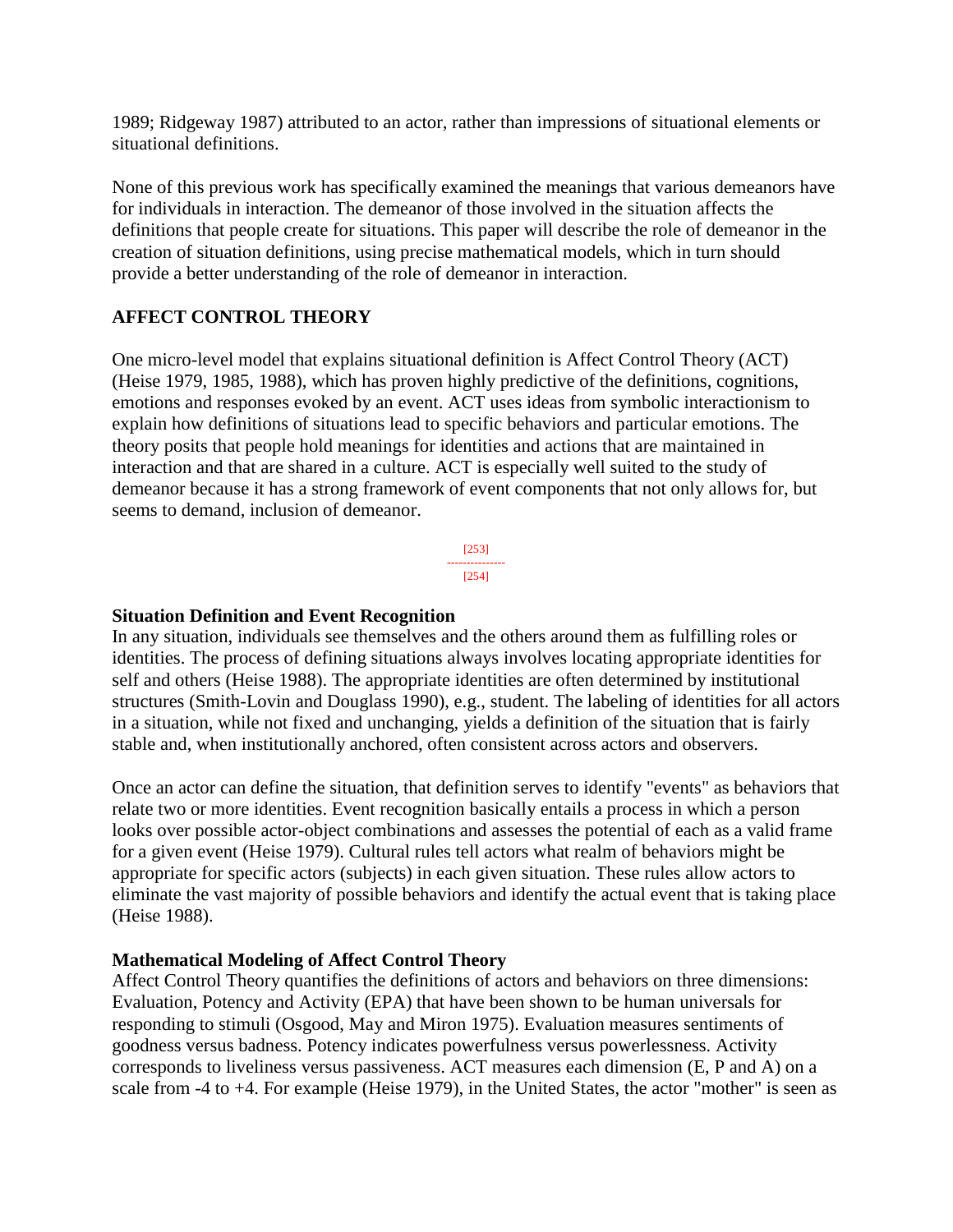quite good (2.4), fairly powerful (1.4) and fairly active (1.3). The behavior "provoke" has the fundamental ratings of -1.2, 0.3 and 0.7. Thus, this action is seen as fairly bad, neither powerful nor weak and slightly active.

Identities and behaviors have highly consensual fundamental EPA ratings for a culture. Fundamental EPA ratings are established affective associations or attitudes (Heise 1979). Events may produce transient impressions for actors and observers that temporarily alter the EPA ratings for any part of the scenario: actor, behavior or other. For instance, a mother might act in a way that temporarily deflects her positive Evaluation rating downward.

Impression formation researchers (Gollob 1968) have developed equations that can be used to predict the level on one dimension (E, P or A) of an identity or behavior based on knowledge of the levels of other dimensions. For example, the transient rating of evaluation for an actor can be computed from the ratings of other parts of the event:

> [254] --------------- [255]

 $A_e' = \alpha + \beta_1 A_e + \beta_2 B_e + \beta_3 B_e O_e.$ 

Here  $\alpha$  is the baseline rating, A<sub>e</sub>' represents the transient evaluation impression of the actor, A<sub>e</sub> is the fundamental evaluation sentiment attached to the actor's identity,  $B<sub>e</sub>$  is the fundamental evaluation sentiment attached to the behavior,  $O_e$  is the fundamental evaluation sentiment attached to the object of the behavior and the  $\beta s$  represent the temporary alterations to those fundamental sentiments in a particular setting.

### **Extensions to Affect Control Theory - Modifiers**

Affect Control Theory's original conceptualization incorporated only actors (subjects), behaviors and objects. Extensions of the theory have taken place over the years; I am performing another with this project. The major previous extension to the theory that I will be discussing here is the inclusion of identity modifiers. Identity modifiers are applied to either subjects or objects. The extension I will be performing is the addition of modifiers to behaviors in the form of demeanor.

Averrett and Heise (1988) undertook a major study to add modifiers to identities within ACT. These identity modifiers include such things as statuses, personality traits and mood descriptors. They can be long-term individual characteristics or temporary states. Statuses include things like rich, young or black. Dispositions (e.g., introverted) and styles make up personality traits. Angry, proud and shaken are examples of moods.

Averrett and Heise (1988) collected EPA ratings for 64 combinations of modifiers and behaviors. They then modeled how the impressions that these combinations, or amalgamations, formed could be predicted from the original meanings associated with the identity and the modifier. For example, the rating on the evaluation dimension of an amalgamation was:

 $C_e = .17 + .62P_e - .14P_p - .18P_a + .50R_e$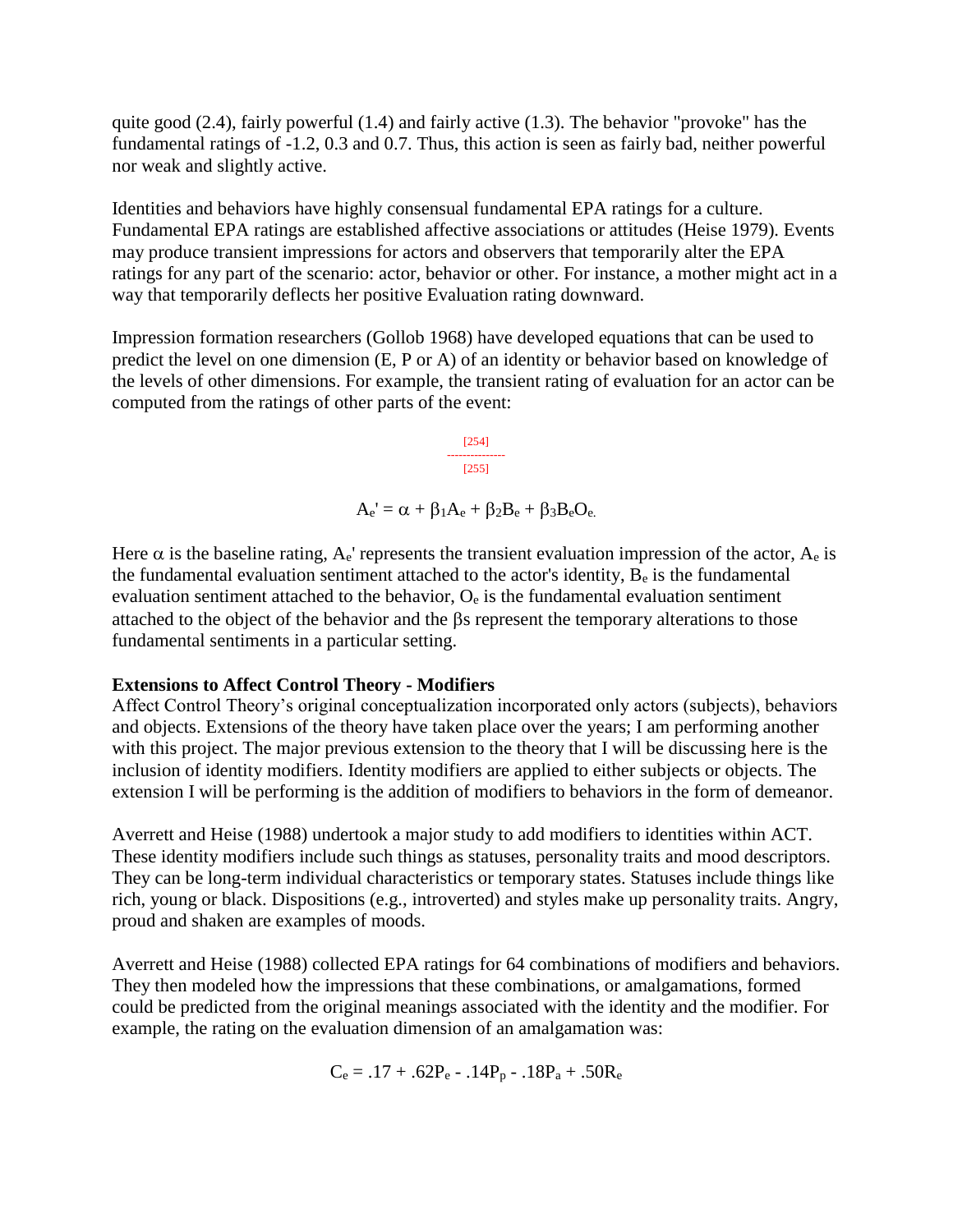where  $P_e$  is the fundamental evaluation sentiment for the modifier,  $P_p$  is the fundamental potency sentiment for the modifier,  $P_a$  is the fundamental activity sentiment for the modifier and  $R_e$  is the fundamental evaluation sentiment for the identity. They also examined how such combined identities affected impressions for identities in the contexts of events. The combinations acted just like unmodified identities in the context of events. In other words, the EPA rating of the amalgamation could be substituted for the EPA rating of the actor in any equation.



#### **Affect Control Theory and Demeanor**

No research has systematically examined the role that demeanor plays in the production of impressions. Particularly with regard to the more general understanding that *how* one performs a behavior is important (e.g., with a smile or rolling one's eyes), the role of demeanor in the formation of impressions about behaviors can be significant. Integrating demeanor into ACT is a promising way to understand this process. ACT has proven useful in the prediction of impression ratings using the three dimensions of evaluation, potency and activity. These three dimensions can also be well applied to demeanor.

I examine how demeanor affects impression formation as it applies to behaviors. In other words, I want to study how behaviors modified by demeanor form impressions differently than nonmodified behaviors when placed into an event context. ACT is ideally suited to address and answer this question. ACT promises to be particularly useful in illuminating the relationship between demeanor and impressions, due to its strong event framework that allows for the relatively easy inclusion of simple modifiers. Making the model more sensitive to demeanor of situations can improve ACT's precision in predicting impressions.

### **Earlier Studies in this Project**

Earlier research in this larger project (Rashotte 2001) has shown that (1) demeanor has meanings on the Evaluation, Potency and Activity dimensions, and (2) that the impressions of demeanorbehavior combinations are an additive function, an amalgamation, of their meaning elements. I determined this through two earlier studies that I summarize below. The first entailed the collection of information from volunteer undergraduate students on the meanings of demeanor alone. This was done in order to determine if demeanor does have meanings on the Evaluation, Potency and Activity dimensions. The second study required the collection of EPA ratings for demeanor profile-behavior profile combinations.

In the first study, meanings on the dimensions of evaluation, potency and activity were collected for a list of 98 demeanors that was developed after a thorough review of studies on nonverbal behavior. Of particular use in this task was *The Handbook of Methods in Nonverbal Behavior Research* (Scherer and Ekman, 1982). I attempted to obtain a full range of demeanors on all dimensions. The instrument contained standard EPA rating scales (-4 to +4) for a variety of demeanors. Each demeanor behavior (e.g., smiling) was rated in isolation from other demeanors. The subjects were 402 undergraduate students (230 females and 172 males) at a large public university.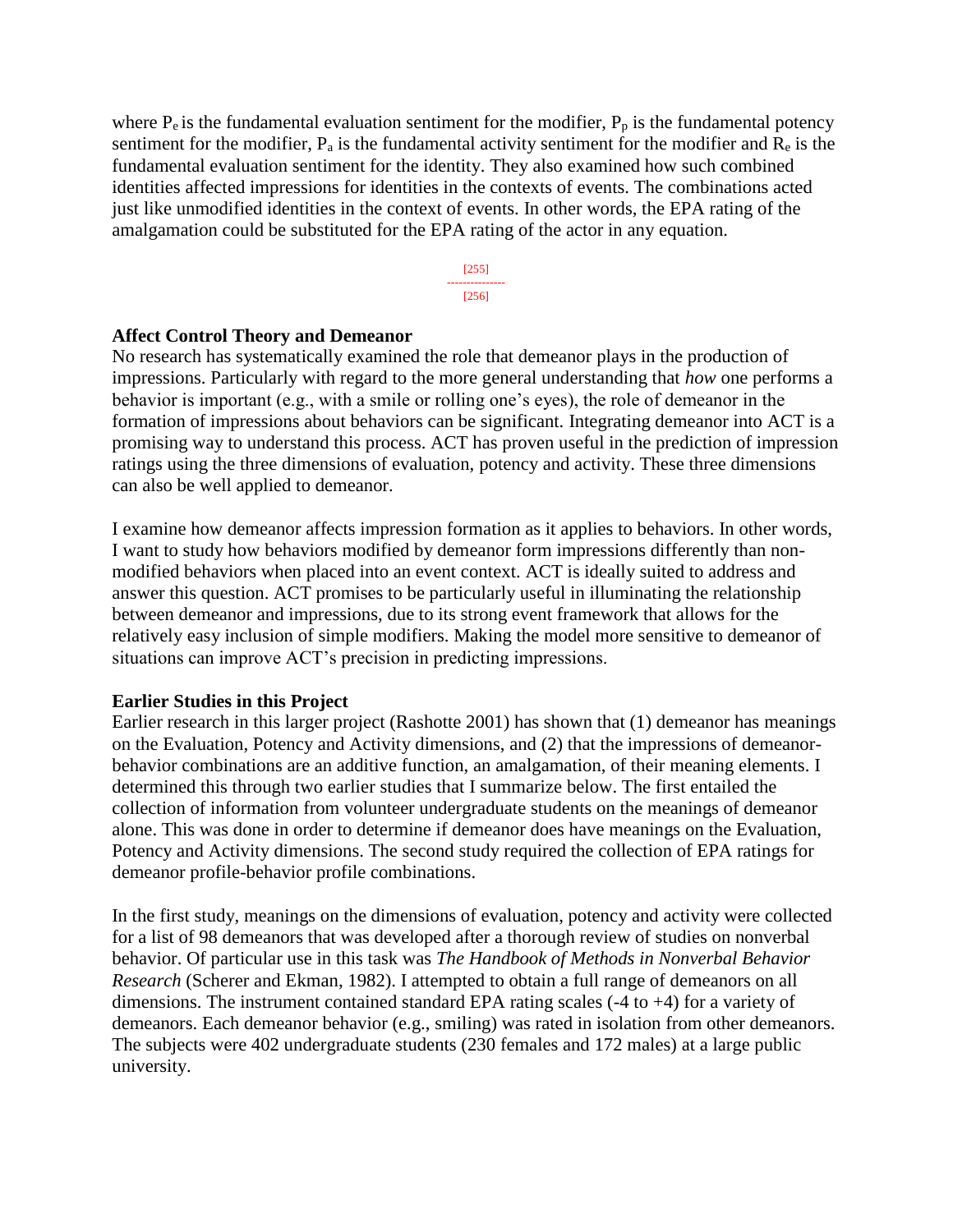The EPA ratings were calculated for each demeanor. The -4 to +4 rating scale is often collapsed to just positive versus negative in ACT, giving each dimension only two levels. The EPA ratings thus yield eight configurations:  $E+, P+, A+, E+, P+, A-, E+, P-, A+, E+, P-, A-, E-, P+, A+, E-, P+, A-,$ E-,P-,A+; and E-,P-,A-. Average Evaluation, Potency and Activity ratings were computed for each demeanor. Then, those average numbers were then mapped onto these profiles. For example, a demeanor with Evaluation of 2.5, Potency of -1.6 and Activity 1.3 would fit the E+, P-,A+ profile. Some examples of the meaning profiles of various demeanors are presented in Table 1.

| <b>EPA</b><br><b>Profiles/Configurations</b> | <b>Examples of Demeanors</b>                                                                                                                          |
|----------------------------------------------|-------------------------------------------------------------------------------------------------------------------------------------------------------|
| $E+, P+, A+$                                 | Laughing, smiling, jumping, tickling, grinning and clapping                                                                                           |
| $E+, P+, A-$                                 | Caressing, snuggling, kissing, hugging and stretching                                                                                                 |
| $E+, P-, A+$                                 | <b>Blinking</b>                                                                                                                                       |
| $E+, P-, A-$                                 | Leaning back, lying down, speaking softly, tilting the head and sitting                                                                               |
| $E-, P+, A+$                                 | Punching, making a fist, baring one's teeth, pushing, kicking, shaking one's head,<br>snatching, speaking in a harsh voice, pulling, speaking quickly |
| $E-, P+, A-$                                 | Staring, grinding one's teeth, sticking out one's chin, weeping, crouching, putting<br>hands on hips                                                  |
| $E-, P-, A+$                                 | Wrinkling one's nose, pointing, flinching, puckering, rolling one's eyes                                                                              |
| $E-, P-, A-$                                 | Speaking in a quavering voice, speaking in a monotone, sucking on one's fingers                                                                       |

|  |  |  |  |  |  | <b>Table 1. EPA Profiles and Examples</b> |
|--|--|--|--|--|--|-------------------------------------------|
|--|--|--|--|--|--|-------------------------------------------|

The second study paired the demeanors rated in the first study with previously rated behaviors to see how the two combined. Particularly, I was interested in seeing how the different elements of the two sets of meanings combine to create new meanings for the amalgamation. I examine meaning combination on all three dimensions - evaluation, potency and activity. This study showed how demeanor and behaviors work together to form amalgamated behavior sets that have meanings of their own. In addition, these combined meanings are used to make predictions about how these demeanors will act in meaning formation for behaviors in complete events, which I am testing in the current study.

> [257] --------------- [258]

This study required the collection of EPA ratings for the sixty-four demeanor profile-behavior profile amalgamations. This yields complete variation on the six independent variables (behavior evaluation, behavior potency, behavior activity, demeanor evaluation, demeanor potency and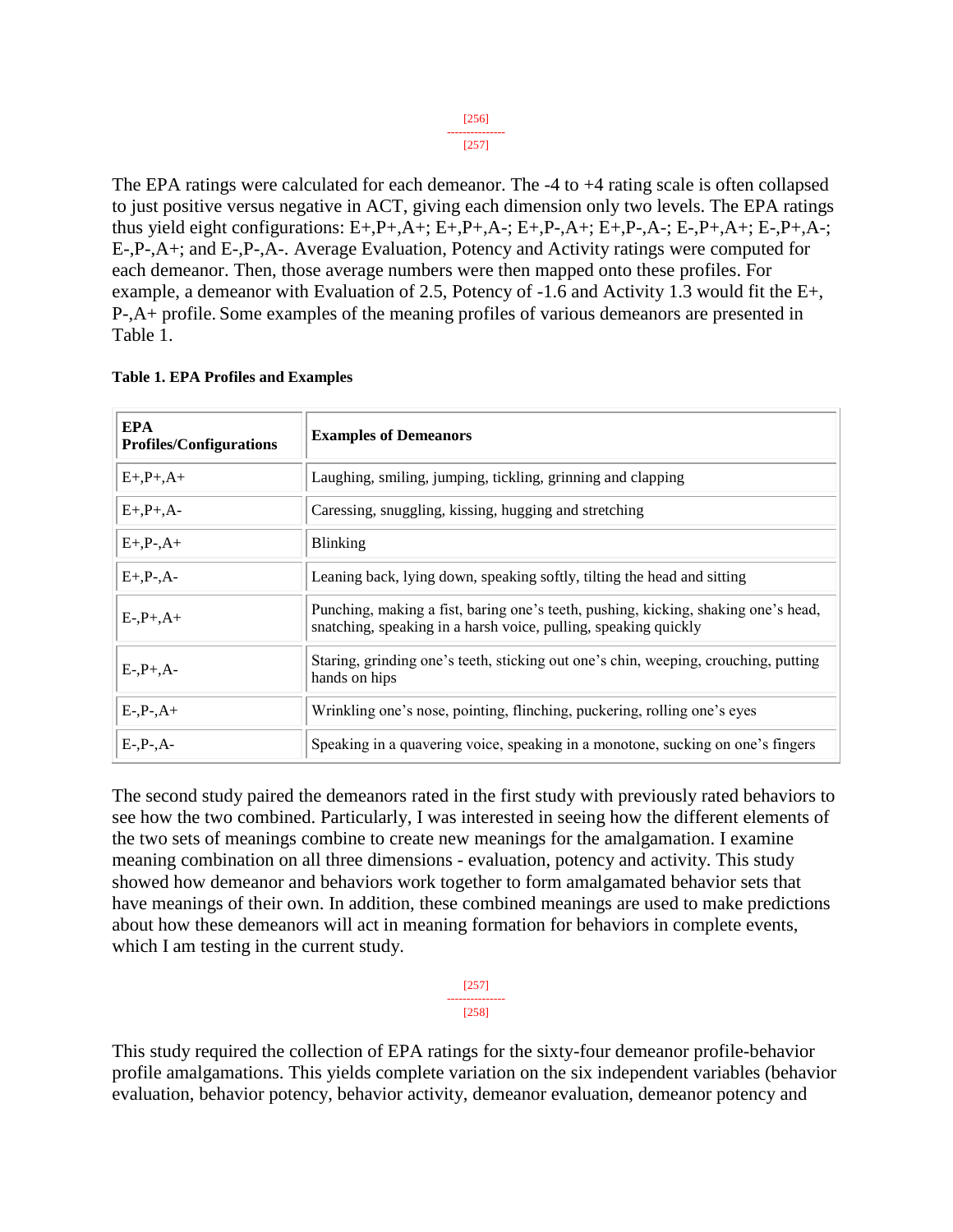demeanor activity), each of which has two levels  $(2x2x2x2x2=64)$ . The collection was done with a different set of 394 undergraduate student volunteers (222 women and 172 men). No student who participated in the first study also participated in the second study.

For most profile amalgamations, two word-set amalgamations were used, yielding 120 total word pairs to be rated. (Blinking was the only demeanor to fit the E+, P-, A+ profile well and thus there was no second set of words for this profile.) The 120 pairs were broken into four subsets of thirty pairs each and about 100 subjects rated each subset. The instruments presented subjects with the list of demeanor - behavior amalgamations and asked them to rate each on the EPA nine-point scales. For example, "smiling" and "comforting" might be presented together, and subjects would be asked to rate "smiling and comforting" on evaluation, potency and activity.

Ordinary least-squares regressions were performed to see if the meanings associated with combinations of demeanors and behaviors were determined by the ratings of the two elements' dimensions out of context. In addition, all possible interactions of the element meanings on the three dimensions were included to test for any interaction effects. I found that individual dimensions generally have an impact on the meaning of the amalgamation on that dimension. This is particularly true for evaluation, where other dimensions (potency and activity) are not predictive. For example, the evaluation of smiling and the evaluation of delaying will both significantly affect the evaluation of "smiling and delaying." The other dimensions, however, show effects but not as simple of a pattern on affecting the combined meaning. The potency and activity ratings of the amalgamation seem to be more multi-dimensional, drawing on the out-ofcontext evaluation, potency and activity ratings of the demeanor and the behavior. The evaluation-by-evaluation interaction is key for two of the three dimensional ratings of the pair. In other words, performing a positively evaluated behavior with a positive demeanor greatly increases the evaluation and potency ratings of the amalgamation.

# **PREDICTIONS**

The prior studies (Rashotte 2001) suggest a way to investigate how demeanor affects situational definitions using theoretical ideas and measurement techniques of ACT. Respondents were able to assess demeanor along the dimensions crucial to ACT and they did incorporate those assessments in their ratings of events. This work isolated behaviors and demeanor from the

> [258] --------------- [259]

actors who portray the behavior and other actors who receive its effects. Here I build on that work by placing it in a social context. I investigate in detail how various combinations of the meanings individuals attach to demeanor function in respondents' affective interpretation of complete event situations. In other words, I extend the investigation to determine whether demeanor's effects operate predictably in social settings of actors and others who witness behavior accompanied by demeanor.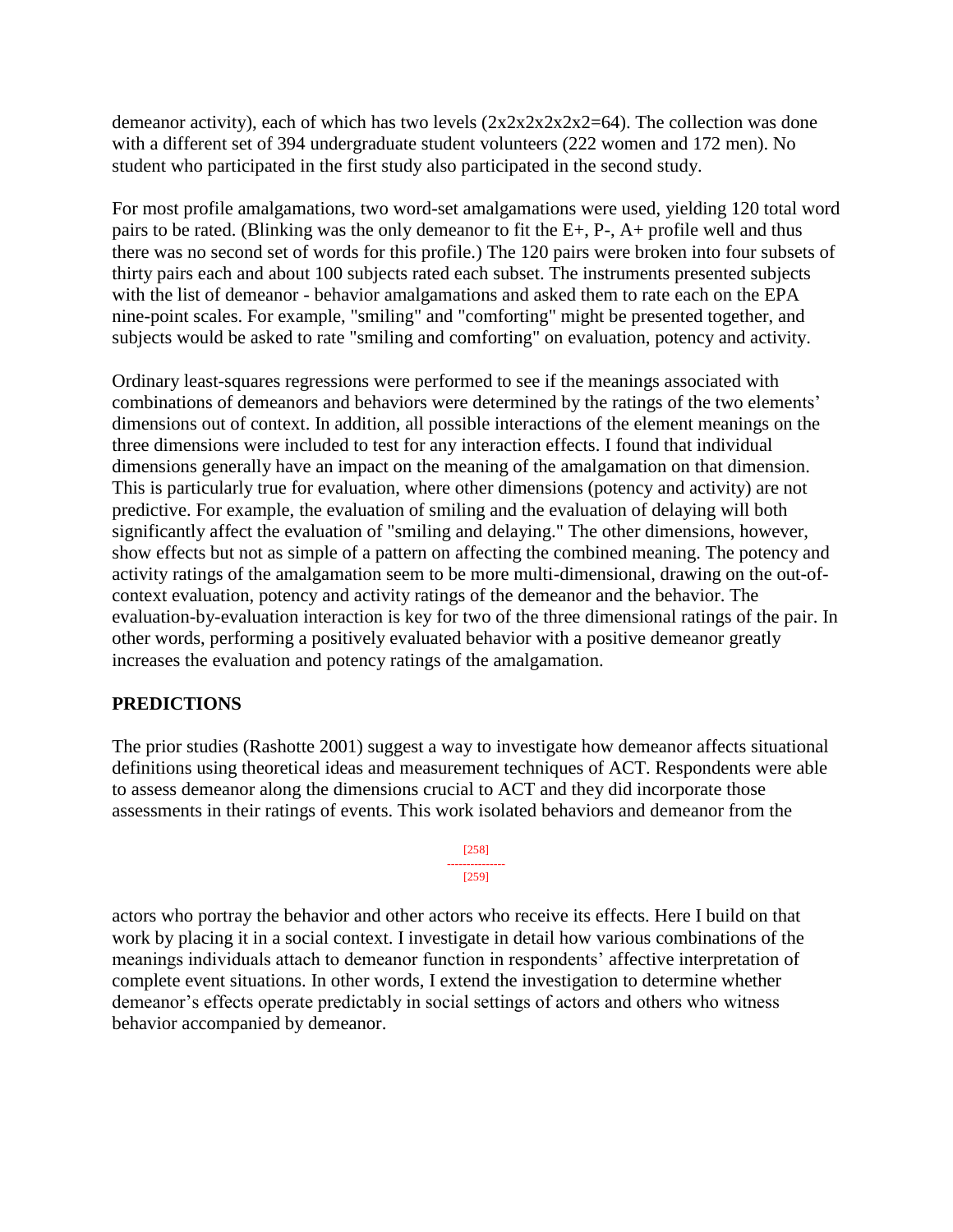Research surveyed suggests two general predictions of how demeanor interacts with behavior to affect ACT ratings. After stating the general predictions, I describe a set of models that specify the relationships more precisely, and then assess the models with some new data.

First, I expect that combining demeanor with behavior in a social setting will permit better predictions than will behavior alone. This would be consistent with findings of Averett and Heise (1988), who combined modifiers with identities. Those researchers found that the combination of identity with modifiers permitted better predictions than identity alone, concluding that "incorporating modifiers into affect control theory enriches the model" (p 128). Thus:

1. Including demeanor will increase the predictive power of models over events where demeanor is not considered.

Second, I expect that the portions of ratings that are affected will vary for the different dimensions of meaning when the behaviors occur in the full event context (actor, behavior, demeanor and object). Thus:

- 2. The ratings of the behavior/demeanor amalgamations established in the earlier studies will affect overall ratings as follows:
	- a. Only the Evaluation dimension rating of the amalgamation will predict the Evaluation dimension rating of the behavior in context; and
	- b. The Evaluation, Potency and Activity dimension ratings of the amalgamation will all predict the Potency and Activity dimension ratings of the behavior in context.

#### [259] --------------- [260]

# To assess these predictions, I develop a set of eighteen models incorporating different elements that may influence ratings of the social events. The models used in analysis are presented in Table 2. The first six models examine events in which demeanor is not included. The final twelve models (4 each predicting the in-context rating of evaluation, potency and activity of the behavior) assess the effect of the "modified" behavior (the amalgamation of demeanor and behavior ratings from the previous studies) versus the effect when the effects of the demeanor and the behavior are included as separate elements.

Models 7—10 take Evaluation as the dependent variable; 11—14 take Potency as the dependent variable; and 15—18 take Activity as the dependent variable. All these models include demeanor. Models 1—6 omit demeanor. Models 1—2 predict Evaluation of the social event. Model 1 predicts Evaluation using only the Evaluation rating of Actor, Object, and Behavior; model 2 predicts Evaluation using ratings of E, P and A for Actor, Object, and Behavior. Models 3—4 predict Potency rating of the social event. Model 3 predicts Potency using only the Potency rating of Actor, Object and Behavior; model 4 uses ratings of E, P and A for Actor, Object and Behavior. Models 5—6 predict Activity rating of the social event. Model 5 predicts Activity using only Activity rating of Actor, Object, and Behavior; model 6 predicts Potency using E, P, and A ratings of Actor, Object and Behavior.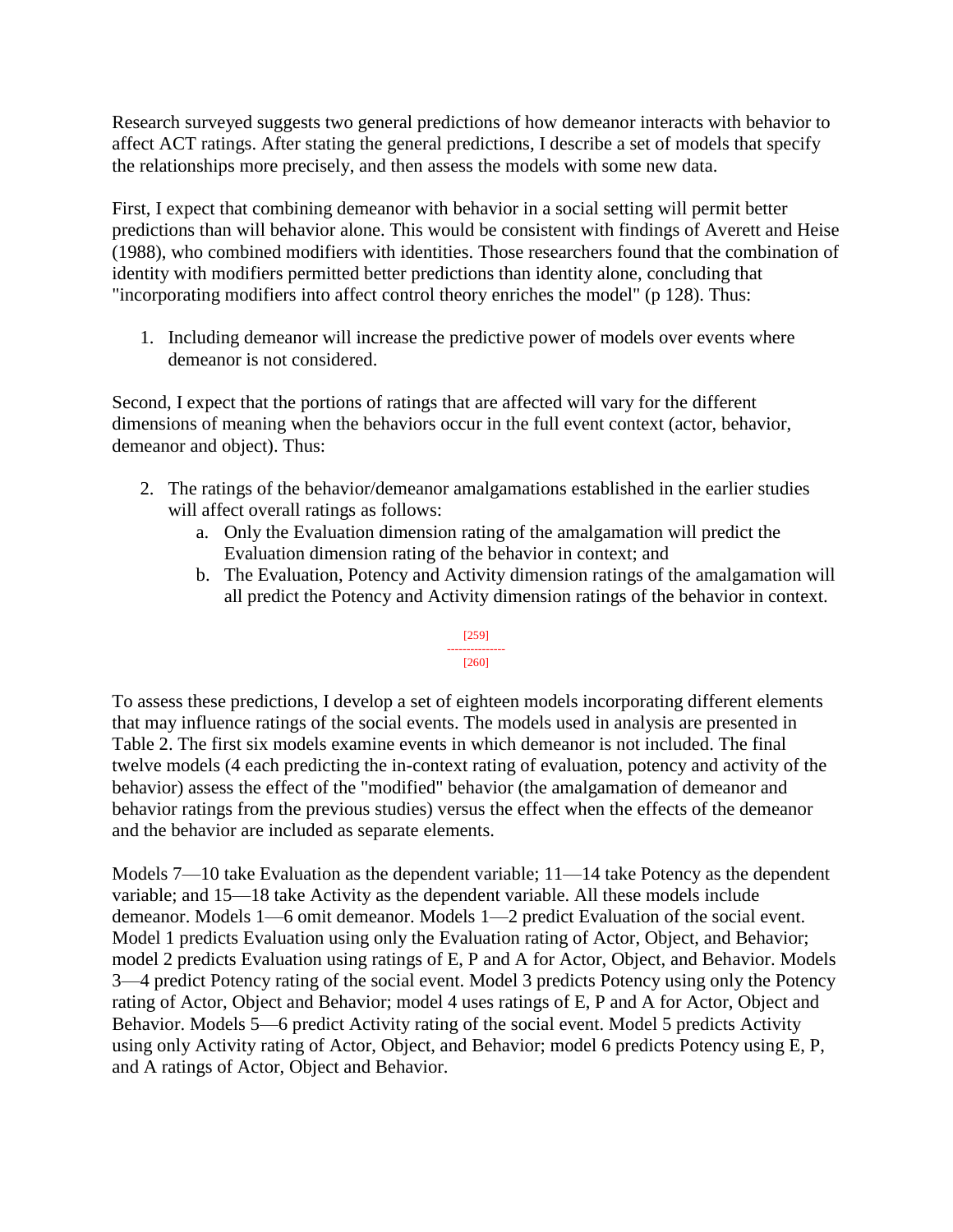#### **Table 2. Models and Properties**

| <b>Model</b><br><b>Number</b> | <b>Independent Variables</b>                       | <b>Event Includes</b><br>Demeanor? | <b>Dependent</b><br><b>Variable</b> | $\mathbb{R}^2$ |
|-------------------------------|----------------------------------------------------|------------------------------------|-------------------------------------|----------------|
| $\mathbf{1}$                  | Actor, Object and Behavior E                       | No                                 | Evaluation                          | .4835          |
| $\overline{2}$                | Actor, Object and Behavior E, P and A              | N <sub>0</sub>                     | Evaluation                          | .5747          |
| 3                             | Actor, Object and Behavior P                       | N <sub>0</sub>                     | Potency                             | .2370          |
| $\overline{4}$                | Actor, Object and Behavior E, P and A              | No                                 | Potency                             | .2758          |
| 5                             | Actor, Object and Behavior A                       | N <sub>o</sub>                     | Activity                            | .4700          |
| 6                             | Actor, Object and Behavior E, P and A              | N <sub>o</sub>                     | Activity                            | .5417          |
| $\boldsymbol{7}$              | Actor, Object and Amalgamation E                   | Yes                                | Evaluation                          | .3010          |
| $8\,$                         | Actor, Object and Amalgamation E, P<br>and A       | Yes                                | Evaluation                          | .3526          |
| 9                             | Actor, Object, Demeanor and Behavior<br>E          | Yes                                | Evaluation                          | .5055          |
| 10                            | Actor, Object, Demeanor and Behavior<br>E, P and A | Yes                                | Evaluation                          | .6309          |
| 11                            | Actor, Object and Amalgamation P                   | Yes                                | Potency                             | .1642          |
| 12                            | Actor, Object and Amalgamation E, P<br>and A       | Yes                                | Potency                             | .2081          |
| 13                            | Actor, Object, Demeanor and Behavior<br>P          | Yes                                | Potency                             | .2528          |
| 14                            | Actor, Object, Demeanor and Behavior<br>E, P and A | Yes                                | Potency                             | .3523          |
| 15                            | Actor, Object and Amalgamation A                   | Yes                                | Activity                            | .0844          |
| 16                            | Actor, Object and Amalgamation E, P<br>and A       | Yes                                | Activity                            | .1654          |
| 17                            | Actor, Object, Demeanor and Behavior<br>A          | Yes                                | Activity                            | .4738          |
| 18                            | Actor, Object, Demeanor and Behavior<br>E, P and A | Yes                                | Activity                            | .5578          |

[261] --------------- [262]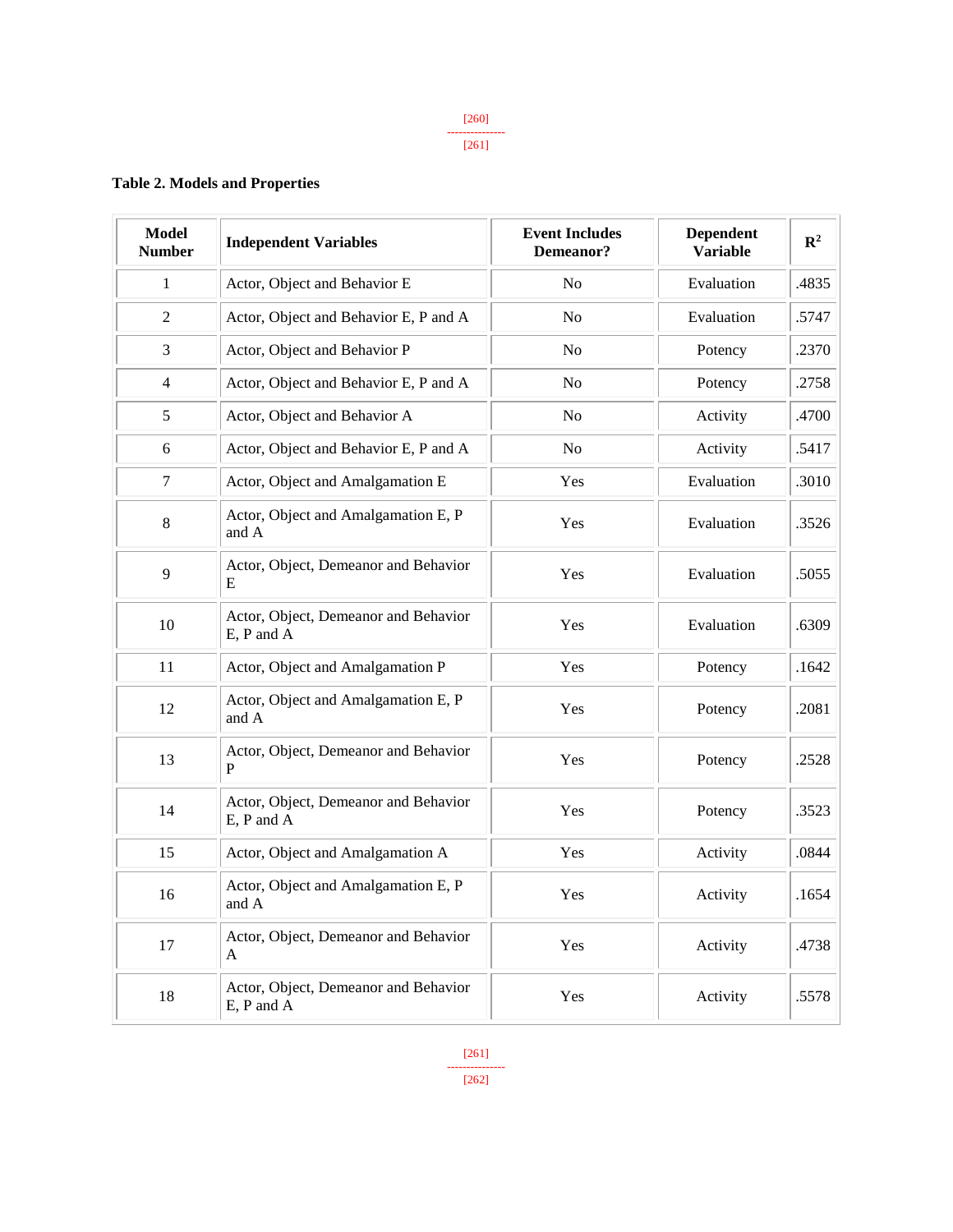# **DESIGN**

This is a study with a written stimulus. I asked respondents to rate one of two sets of events. Each event was a complete sentence including a subject identity, a behavior and an object identity. The first event set consists of actors performing behaviors toward objects using demeanor. The second set contains only actors, objects and behaviors without demeanor.

Respondents were paid volunteers recruited from undergraduate courses. After scheduling by telephone, they came to the Sociology Department and sat around a worktable to fill out the stimuli. Instructions appeared both in writing and orally, and included a request not to communicate or to look at others' ratings until after all respondents had finished with their work. The researcher was present to ensure that subjects did not discuss responses. I excluded students who had participated in previous studies, and approximately 20 respondents rated each event.

Completely crossing all of the variables would be impossible (8 actor profiles x 8 object profiles  $x$  8 demeanor profiles x 8 behavior profiles = 4096 possible events). Instead, I use designs that provide maximum variation on these variables while limiting the actual number of events to a feasible number. Thus, I do not need to create and study all possible combinations in order to test effectively the hypotheses. The first event set has an 8x8 Graeco-Latin square design. This design requires four independent variables. The second event set has an 8x8 Latin square design that requires three independent variables. All variables in both designs must have the same number of levels for the maximization of variation to occur.

For this study I have eight levels of the independent variables--the eight combinations of three two-level factors--which is one normal permutation of the design (Fisher and Yates 1963). Evaluation, potency and activity are the three factors; a rating as positive or negative created the two levels. As stated above, taken together the EPA ratings yield eight configurations.

Standard ratings on fundamental meanings are available for actors, behaviors and objects. The appendix to Heise (1979) lists ratings for hundreds of identities and behaviors. That set provided the actor and object-person identities and the behaviors in the stimuli here. The ratings obtained in the earlier study (Rashotte 2001) identify the demeanor fitting each profile. As in the earlier studies, I employ identities, demeanors and behaviors that fit the eight EPA configurations most strongly and that are useful in describing a large number of events.

> [262] --------------- [263]

Response sheets contained the standard scales for Evaluation, Potency and Activity. Each behavior from each event was rated on these dimensions. Thus, if the event were "Mother smiles and plays with baby," then "plays with" (behavior) would get rated on evaluation, potency and activity within the context of this event.

To test my predictions, the transient behavior ratings from this written test (for each of E, P and A) were regressed on the fundamental sentiments (as previously measured) for EPA for all of the event elements. Next,  $R^2$  for each pair of models (with modified ratings or including separate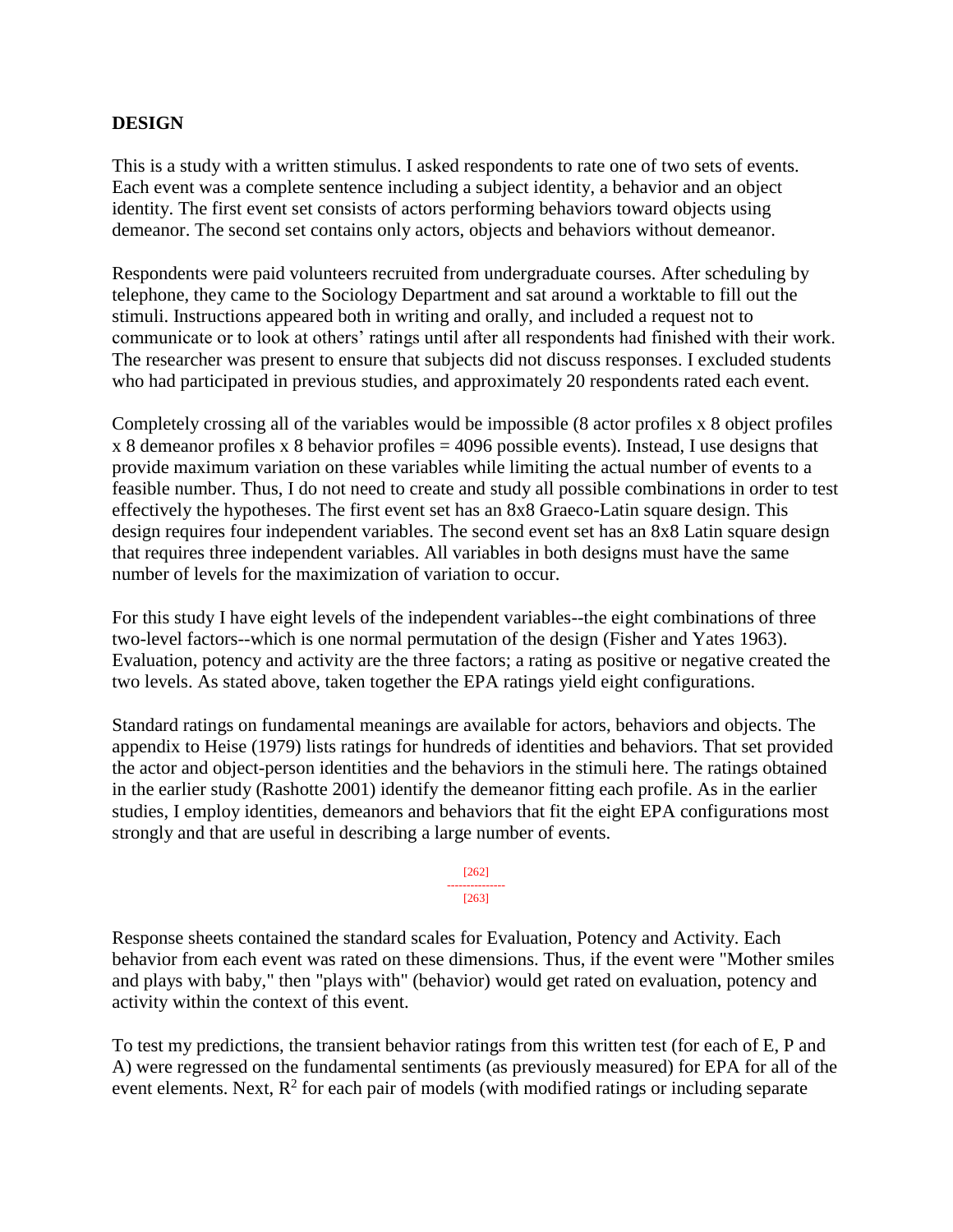demeanor and behavior element ratings) is compared to assess which was more predictive. If the inclusion of the demeanor increases the predictive power of the models, prediction 1 receives support. The contributions of each out of context event element are examined to see if they follow the patterns of prediction 2.

# **RESULTS**

#### **Inclusion of Demeanor**

As mentioned above, Models 1-6 show the analyses for the models that did not include demeanor. These, in comparison to Models 7-18 will provide the basis for examination of prediction 2, that the inclusion of demeanor allows prediction of in-context ratings better than when those behaviors are not included, however the parameters are less likely to be significant.

In predicting evaluation ratings, the best fitting model is that including demeanor and behaviors separately. This is true for both the simpler model ( $F=2.62$ ,  $p < .05$ ) and the more complex one  $(F=2.59, p < .05)$ . Thus, for evaluation, prediction 1 is supported; it is important to include demeanor in the picture.

> [263] --------------- [264]

**Table 3. Behaviors in Event Context: Regression Coefficients for Predicting In-Context Evaluation (Without Demeanor) (N=64)**

|                   | Model 1  | Model 2   |
|-------------------|----------|-----------|
| <b>Intercept</b>  | 0.021    | 0.276     |
| Actor E           | 0.075    | 0.090     |
| <b>Object E</b>   | $-0.015$ | $-0.028$  |
| <b>Behavior E</b> | 0.786*   | $0.584*$  |
| <b>Actor</b> P    |          | 0.133     |
| <b>Object P</b>   |          | $-0.135$  |
| <b>Behavior P</b> |          | 0.328     |
| <b>Actor A</b>    |          | $-0.156$  |
| Object A          |          | $-0.058$  |
| <b>Behavior A</b> |          | $-0.549*$ |
| R-squared         | .4835    | .5747     |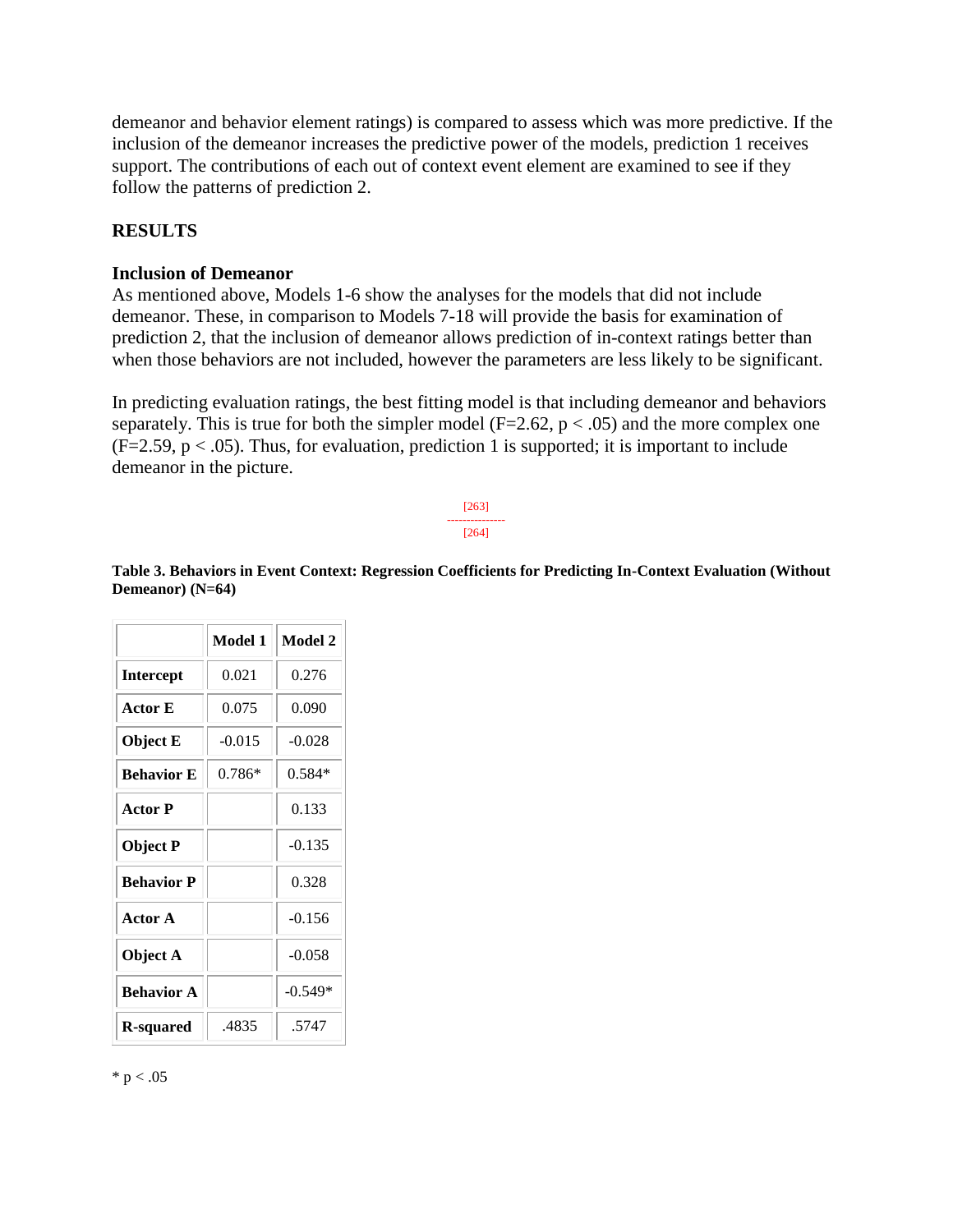For potency, the best fitting model includes the demeanor and behaviors as separate elements. The difference is not significant for the simpler model  $(F=1.25)$ , but it is for the more complex one (F=2.01,  $p < .05$ ). Thus, there is again support for prediction 1, that including the demeanor provides a better analysis of the in-context ratings than not including that information.

#### [264] --------------- [265]

**Table 4. Behaviors in Event Context: Regression Coefficients for Predicting In-Context Potency (Without Demeanor) (N=64)**

|                   | Model 3  | Model 4  |
|-------------------|----------|----------|
| <b>Intercept</b>  | $0.604*$ | $0.611*$ |
| Actor E           |          | 0.060    |
| Object E          |          | 0.007    |
| <b>Behavior E</b> |          | $-0.056$ |
| <b>Actor</b> P    | 0.056    | 0.051    |
| <b>Object P</b>   | $-0.077$ | $-0.068$ |
| <b>Behavior P</b> | $0.401*$ | $0.427*$ |
| Actor A           |          | $-0.010$ |
| Object A          |          | $-0.042$ |
| <b>Behavior A</b> |          | 0.078    |
| <b>R-squared</b>  | .2370    | .2758    |

#### $* p < .05$

Finally, for activity, again the most variance is explained in models where the ratings of demeanor and behaviors are included in the model - separately. Here, however, the difference is not so great as for evaluation and activity. For both models, the difference is not significant (F=0.43 and F=0.62 respectively). Again, there is some support for prediction 1, that demeanor improves the models.

**Table 5. Behaviors in Event Context: Regression Coefficients for Predicting In-Context Activity (Without Demeanor) (N=64)**

|  | Model $5 \parallel$ Model 6 |  |
|--|-----------------------------|--|
|--|-----------------------------|--|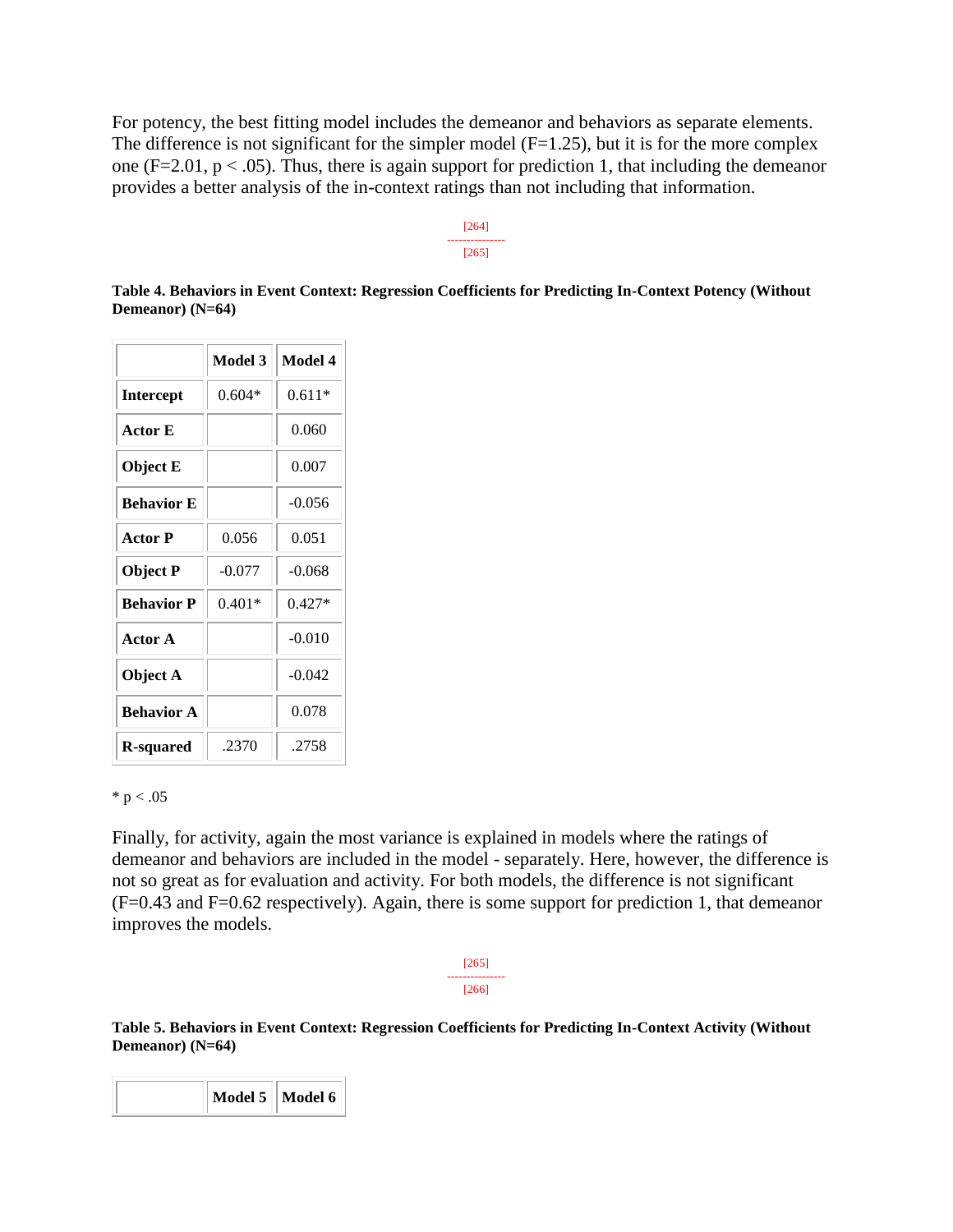| <b>Intercept</b>  | 0.384    | $0.456*$ |
|-------------------|----------|----------|
| Actor E           |          | 0.050    |
| Object E          |          | 0.004    |
| <b>Behavior E</b> |          | $-0.083$ |
| <b>Actor</b> P    |          | $-0.008$ |
| Object P          |          | $-0.033$ |
| <b>Behavior P</b> |          | $-0.114$ |
| Actor A           | 0.030    | 0.004    |
| Object A          | $-0.109$ | $-0.109$ |
| <b>Behavior A</b> | $0.622*$ | $0.624*$ |
| <b>R-squared</b>  | .4700    | .5417    |

 $* p < .05$ 

# **Examining Each Dimension**

#### *Evaluation*

Model 7 shows that the prediction that the ratings of the amalgamations provide significant information about the ratings of the behaviors in context is supported. The evaluation rating of the amalgamation is the only significant evaluation rating that has significant effect on the evaluation rating of the behavior in context. Thus, prediction (2A), that evaluation ratings for the amalgamation will predict in-context ratings, is supported.

| 661 |  |
|-----|--|
|     |  |
| 571 |  |

This effect remains in Model 8, which includes the ratings on other dimensions. The evaluation of the amalgamation is still the only significant variable affecting the rating of the behavior in event context.

Models 9 and 10 follow the same logic as Models 7 and 8 above except that here the separate effects of the demeanor and the behavior are examined. Model 9 includes the evaluation ratings for all event elements. Here, the only significant contribution comes from the evaluation rating of the behavior out of context. There is no significant effect of demeanor in this model.

Model 10 adds the other event element ratings of the other dimensions. A significant contribution of the behavior evaluation rating is still present. In addition, the potency rating of the behavior has a positive effect and the activity rating of the behavior has a negative effect on the evaluation of the behavior in context. Doing behaviors that are strong makes them seem better in context; doing behaviors that are passive makes them seem worse in context. Also, there now are significant effects for two aspects of the demeanor rating: a positive effect of evaluation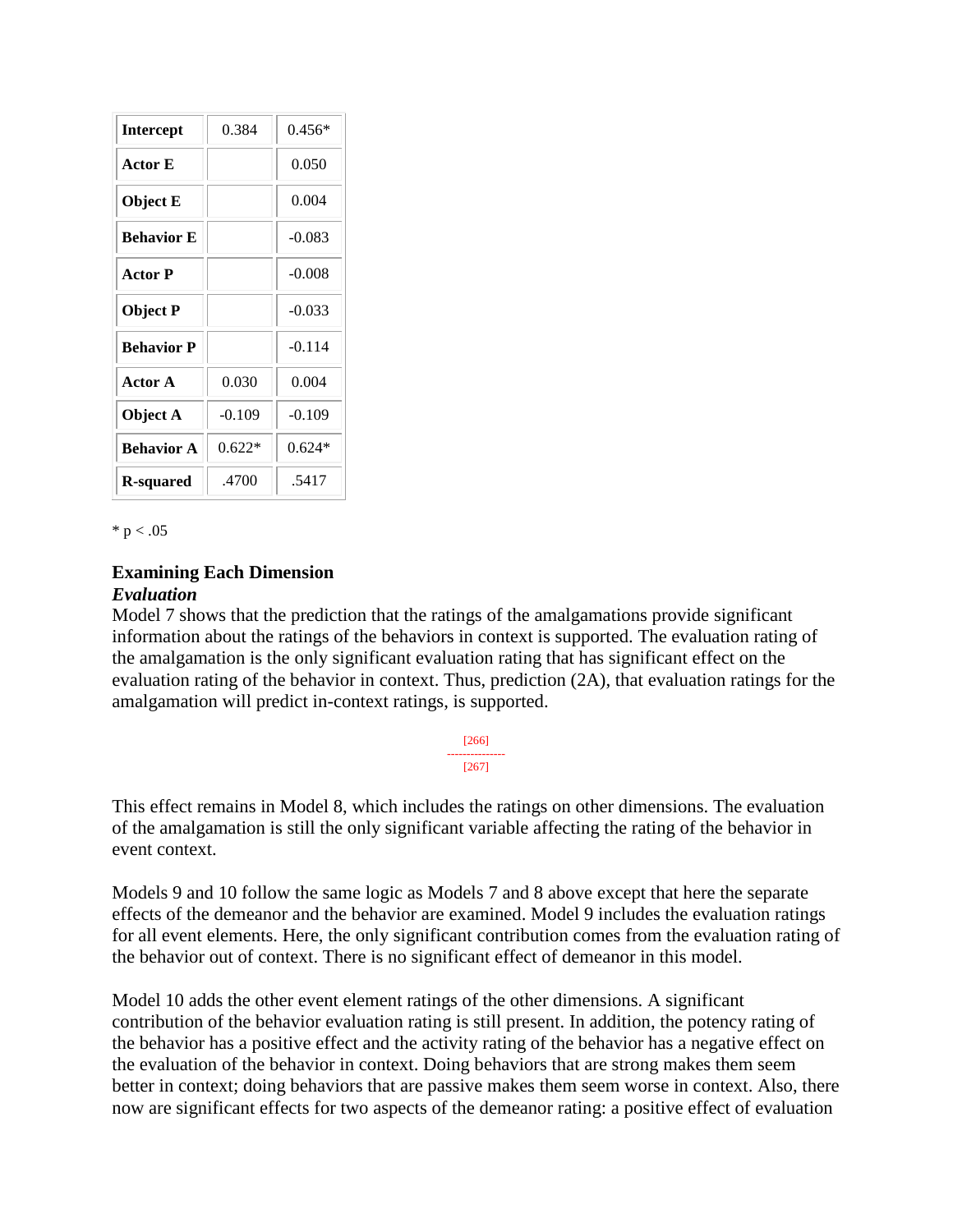and a negative effect of potency. Good demeanors make behaviors seem better. Strong demeanors make behaviors seem worse.

Additional models adding two-way interactions between demeanor and behavior ratings not significantly increase the R-squared and none of these interactions proved to be significant. Thus, I do not further consider those models here.



**Table 6. Behaviors in Event Context: Regression Coefficients for Predicting In-Context Evaluation (With Demeanor) (N=64)**

|                   | <b>Model 7</b> | <b>Model 8</b> | <b>Model 9</b> | Model 10  |
|-------------------|----------------|----------------|----------------|-----------|
| <b>Intercept</b>  | 0.314          | 0.451          | $-0.036$       | 0.394     |
| <b>Actor E</b>    | 0.116          | 0.127          | 0.088          | 0.117     |
| <b>Object E</b>   | $-0.026$       | $-0.063$       | $-0.002$       | $-0.054$  |
| <b>Modified E</b> | $0.628*$       | $0.568*$       |                |           |
| <b>Demeanor E</b> |                |                | 0.119          | $0.169*$  |
| <b>Behavior E</b> |                |                | $0.681*$       | $0.554*$  |
| <b>Actor P</b>    |                | 0.075          |                | 0.094     |
| <b>Object P</b>   |                | $-0.032$       |                | $-0.115$  |
| <b>Modified P</b> |                | 0.180          |                |           |
| <b>Demeanor P</b> |                |                |                | $-0.314*$ |
| <b>Behavior P</b> |                |                |                | $0.402*$  |
| <b>Actor A</b>    |                | $-0.129$       |                | $-0.192$  |
| Object A          |                | 0.005          |                | $-0.056$  |
| <b>Modified A</b> |                | $-0.496$       |                |           |
| <b>Demeanor A</b> |                |                |                | 0.066     |
| <b>Behavior A</b> |                |                |                | $-0.558*$ |
| <b>R-squared</b>  | .3010          | .3526          | .5055          | .6309     |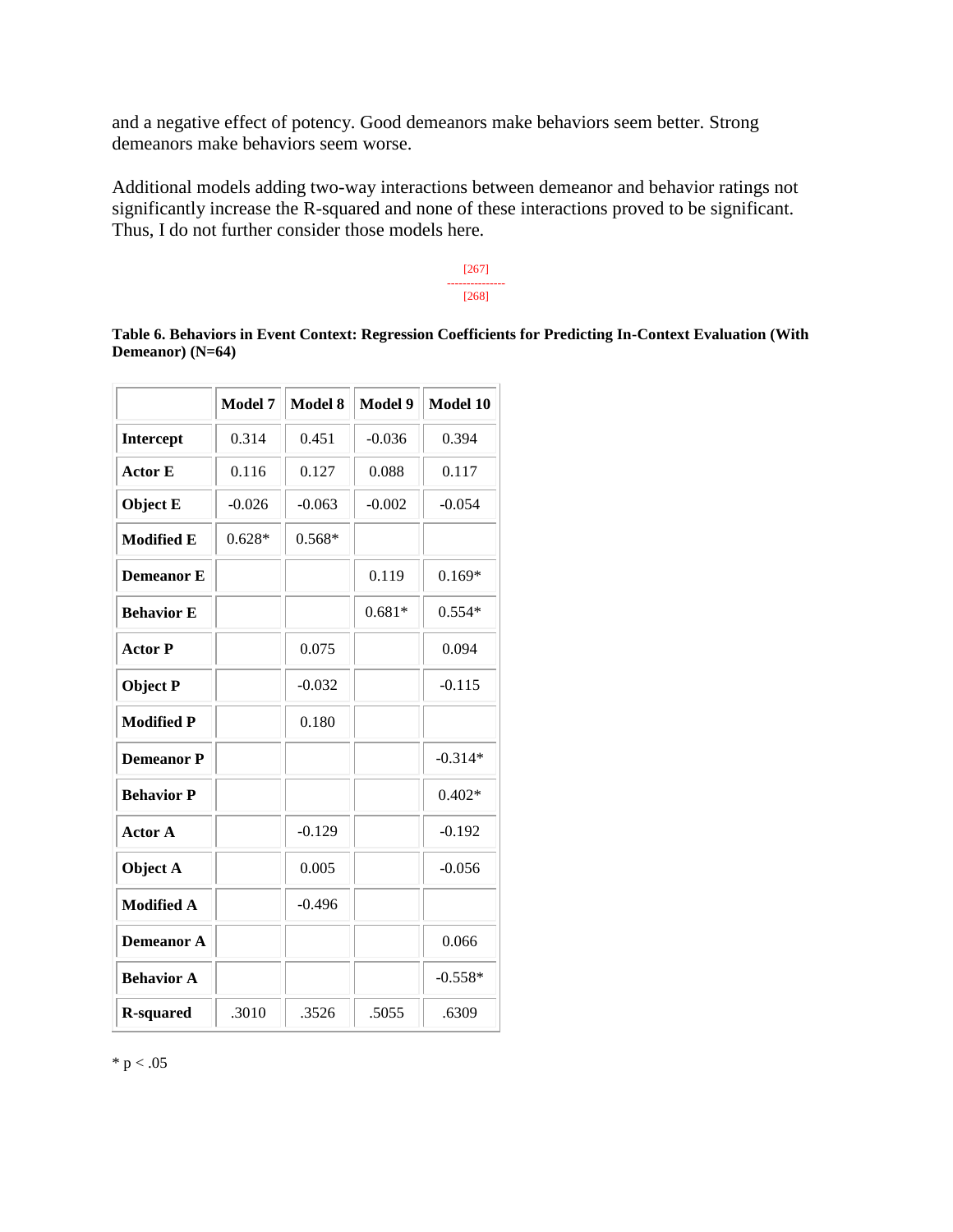#### [269]

## *Potency*

Model 11 is the basic model regressing behavior potency in the context of an event on the potency of the actor, object and amalgamation. The potency of the amalgamation predicts the incontext potency rating significantly, giving some evidence for prediction (2B) - that potency, activity and evaluation would all predict potency and activity of the behavior in context. Model 12 adds in the other affective dimensions for all event elements. There is still a significant effect of the amalgamation's potency but not any other event elements. This provides mixed evidence regarding prediction 2B since that prediction said that out of context evaluation, potency and activity ratings would all affect potency ratings in-context.

Models 13 and 14 examine the various event elements' effects on the rating of the behavior's potency in context. Demeanor and behaviors are examined independently rather than in amalgamation. Model 13 shows a significant effect only of behavior's potency.

In Model 14, the addition of other dimensions provides another significant finding. There is still a significant effect of behavior's potency; and the demeanor's evaluation rating contributes significantly. This is some evidence of the multi-dimensionality of potency as well as of the importance of demeanor.

Again, as with evaluation, a model was run with complete two-way interactions between the dimensions of the demeanor and the behaviors. The model did not significantly improve the predictive capability.

#### [269] --------------- [270]

**Table 7. Behaviors in Event Context: Regression Coefficients for Predicting In-Context Potency (With Demeanor) (N=64)**

|                   | Model 11 | Model 12 | Model 13 | <b>Model 14</b> |
|-------------------|----------|----------|----------|-----------------|
| <b>Intercept</b>  | $0.774*$ | $0.855*$ | $0.572*$ | $0.631*$        |
| <b>Actor E</b>    |          | 0.105    |          | 0.081           |
| <b>Object E</b>   |          | 0.018    |          | 0.024           |
| <b>Modified E</b> |          | $-0.015$ |          |                 |
| <b>Demeanor</b> E |          |          |          | $0.099*$        |
| <b>Behavior E</b> |          |          |          | $-0.054$        |
| <b>Actor P</b>    | 0.073    | 0.054    | 0.062    | 0.040           |
| <b>Object P</b>   | $-0.071$ | $-0.060$ | $-0.084$ | $-0.073$        |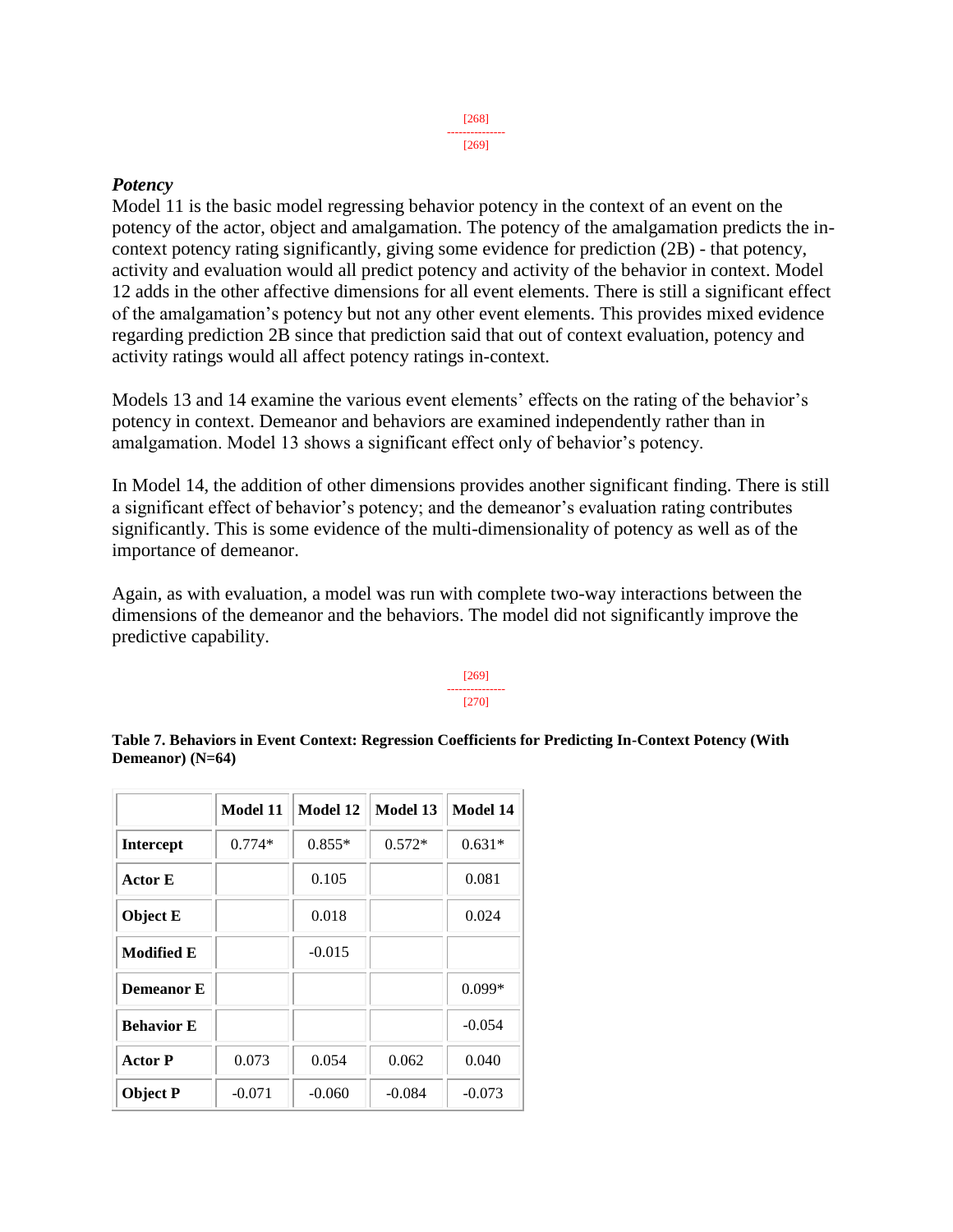| <b>Modified P</b> | $0.350*$ | 0.480#   |          |          |
|-------------------|----------|----------|----------|----------|
| <b>Demeanor P</b> |          |          | 0.091    | 0.007    |
| <b>Behavior P</b> |          |          | $0.382*$ | $0.414*$ |
| <b>Actor A</b>    |          | $-0.036$ |          | $-0.038$ |
| Object A          |          | $-0.055$ |          | $-0.055$ |
| <b>Modified A</b> |          | $-0.122$ |          |          |
| <b>Demeanor A</b> |          |          |          | 0.061    |
| <b>Behavior A</b> |          |          |          | 0.071    |
| <b>R-squared</b>  | .1642    | .2081    | .2528    | .3523    |

\* p < .05; # p < .10

[270] --------------- [271]

#### *Activity*

The models predicting activity follow the same pattern as for evaluation above. Model 15 shows a significant positive effect of the amalgamation's activity rating. This is partial support for prediction 2B, which predicted that evaluation, potency and activity ratings out of context would all affect activity ratings in context.

Model 16 adds the ratings for other dimensions. Again, there is a significant contribution for the amalgamation's activity rating. However, there are no effects on its evaluation or potency ratings, mitigating the support for prediction 2B.

When examining the behavior's rating on in- context activity by demeanor and behavior separately, the picture is consistent. Model 17 shows just the effect of the element activity ratings. Behavior activity out of context strongly predicts behavior activity in context.

This holds true when adding the ratings for other dimensions for all of the event elements (Model 18). The only effect is still that of the behavior's out of context activity rating. No demeanor ratings make significant contributions. Again, as for when predicting the other dimensions, a model with all the behavior-demeanor two-way interaction terms was run but the interaction effects were not significant.

#### **Table 8. Behaviors in Event Context: Regression Coefficients for Predicting In-Context Activity (With Demeanor) (N=64)**

|  | Model 15    Model 16    Model 17    Model 18 |  |  |
|--|----------------------------------------------|--|--|
|--|----------------------------------------------|--|--|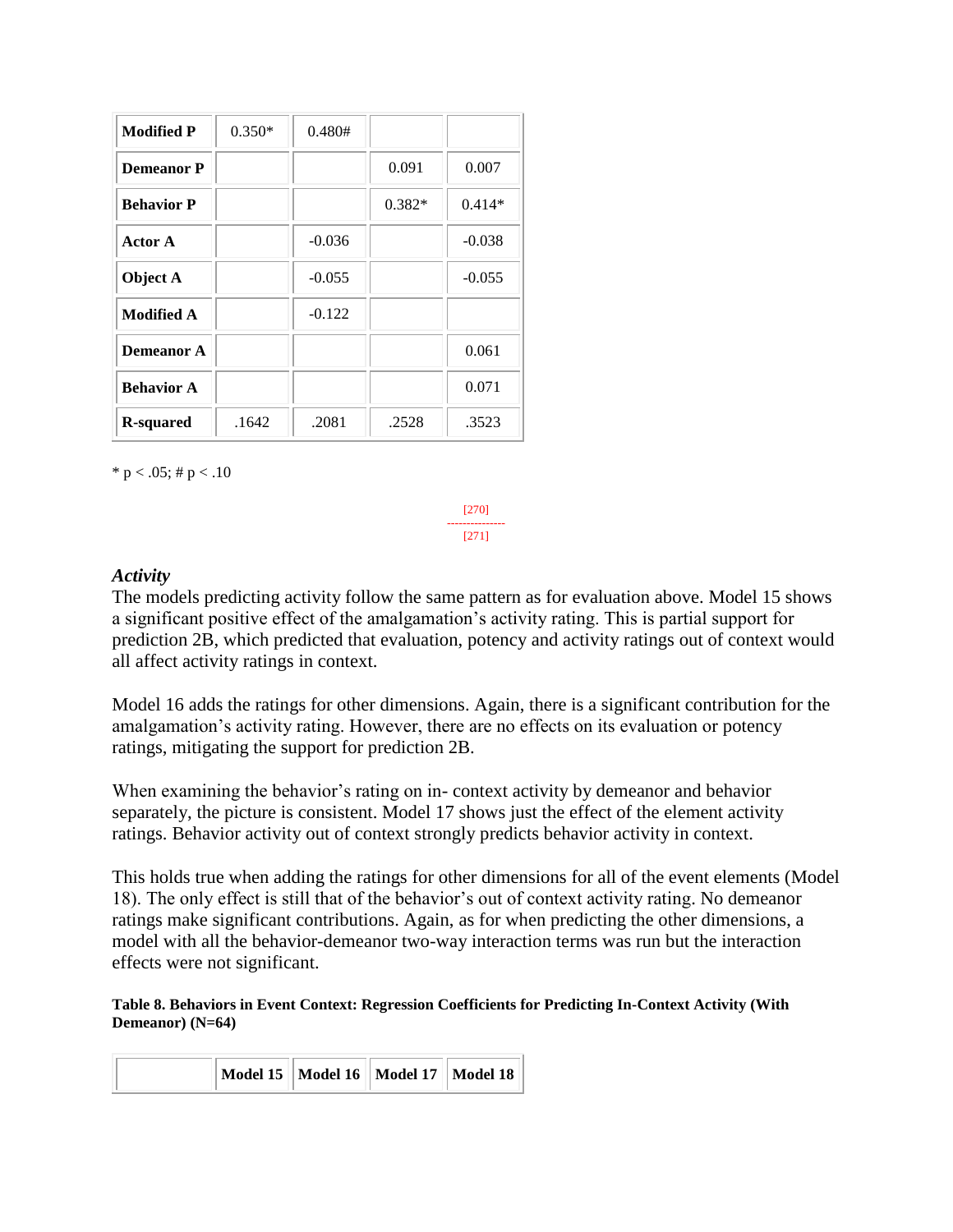| Intercept         | $0.733*$ | $0.748*$ | $0.379*$ | $0.468*$ |
|-------------------|----------|----------|----------|----------|
| <b>Actor E</b>    |          | 0.068    |          | 0.060    |
| <b>Object E</b>   |          | 0.001    |          | 0.010    |
| <b>Modified E</b> |          | $-0.030$ |          |          |
| <b>Demeanor E</b> |          |          |          | 0.047    |
| <b>Behavior E</b> |          |          |          | $-0.083$ |
| <b>Actor P</b>    |          | 0.021    |          | $-0.014$ |
| <b>Object P</b>   |          | $-0.076$ |          | $-0.035$ |
| <b>Modified P</b> |          | $-0.228$ |          |          |
| <b>Demeanor P</b> |          |          |          | $-0.014$ |
| <b>Behavior P</b> |          |          |          | $-0.115$ |
| <b>Actor A</b>    | $-0.050$ | $-0.105$ | 0.030    | $-0.008$ |
| Object A          | $-0.139$ | $-0.143$ | $-0.110$ | $-1.115$ |
| <b>Modified A</b> | 0.214#   | 0.345#   |          |          |
| <b>Demeanor A</b> |          |          | 0.037    | 0.044    |
| <b>Behavior A</b> |          |          | $0.622*$ | $0.621*$ |
| <b>R-squared</b>  | .0844    | .1654    | .4738    | .5578    |

\* p < .05; # p < .10

[271] --------------- [272]

### **DISCUSSION AND CONCLUSIONS**

Predictions generated from the earlier studies in this project were tested in this current research. Specifically, it was predicted that evaluation meanings for behaviors and demeanor would positively affect the in-context rating of the behavior's evaluation; that the meanings of all three dimensions (evaluation, potency and activity) would affect the behavior's potency and activity ratings; and that the inclusion of demeanor would make predicting in-context behavior ratings more accurate.

Support was found for prediction (2A), that out of context evaluation ratings affect the in-context evaluation rating of the behavior. Support was also found for prediction (2B), that multiple dimensions of meaning (evaluation, potency and activity) determined in-context potency and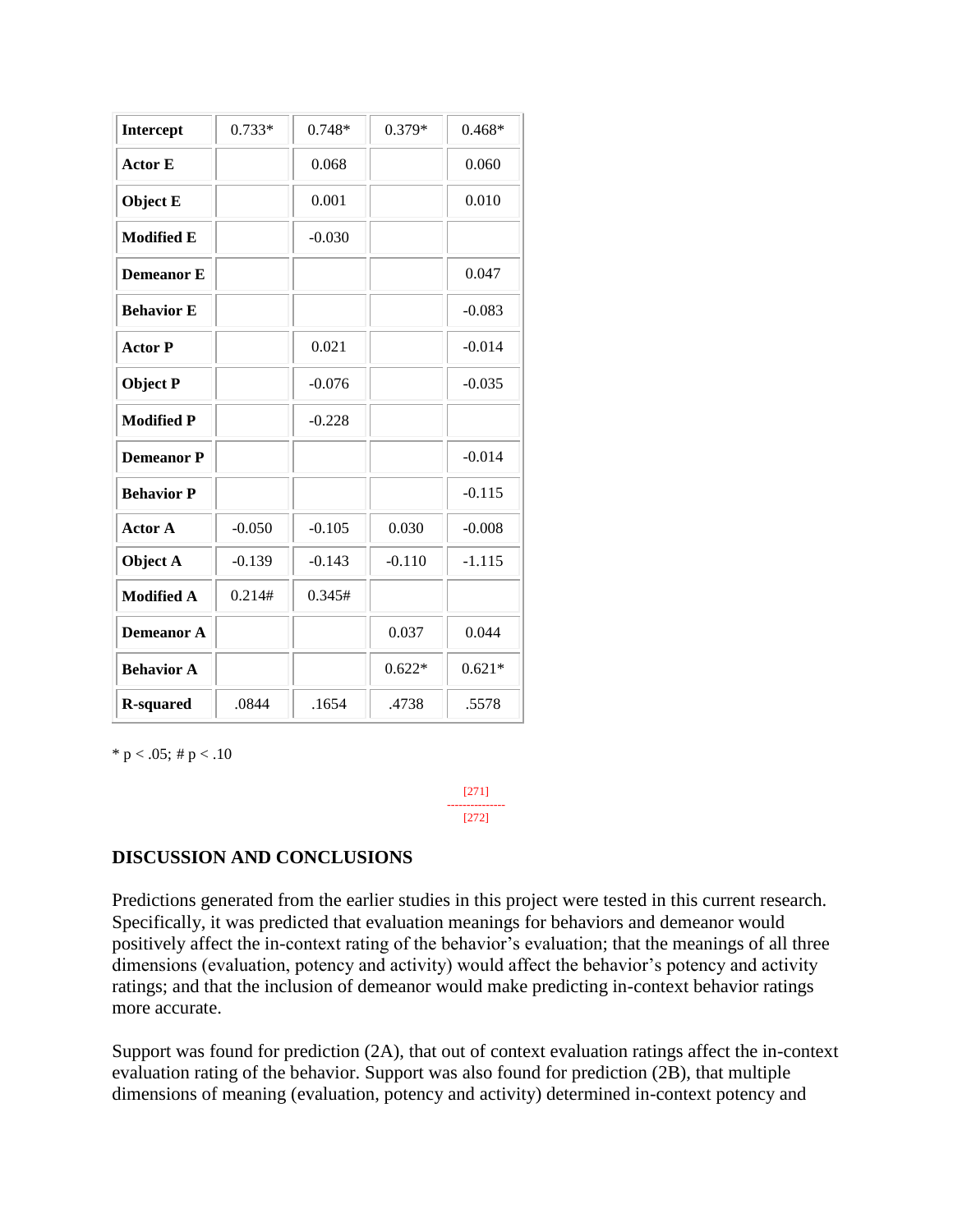activity ratings of the behavior. In addition, preliminary support was found for prediction (1), that demeanor increases the predictive power of the models. The conclusion reached by Averett and Heise (1988), that "incorporating modifiers into affect control theory enriches the model" (p 128), was supported. These findings address the question of how demeanor meanings work within situational contexts.

The meanings we hold for things do combine systematically in complete situational context. In other words, ratings of the demeanor-behavior amalgamations and their separate elements provide significant information about the ratings of the behaviors in context. For example, doing powerful acts in nice, non-dominant ways makes those acts seem nicer. Therefore, it might be possible to plan a demeanor for a power struggle that, while still using powerful acts, maintain one's reputation as a nice person. Perhaps when negotiating a new contract with an employer, one should speak softly, lean back and tilt one's head.

These results provide us with insight both into general group processes and into the outcomes for individuals in groups. Clearly, as found by Balkwell and Berger (1996), Ridgeway (2000), Robinson and Smith-Lovin (2001) and others, certain aspects of demeanor arise out of group characteristics (e.g., status or gender composition). The results of this current study provide further evidence that demeanor is connected to our meaning structures and that therefore certain demeanors are likely to arise in the context of particular group structures.

Additionally, the results of this study have implications for individuals acting in groups. In addition to the connections between demeanor and personal outcomes identified in earlier research (e.g., Walker et al. 1996; Rashotte and Smith-Lovin 1997; and Shelly 2000), there is now specific evidence that demeanor affects, in a systematic way , the impressions that others get of an individual's behavior. Additional exploration could be done on outcomes of interest to sociologists (e.g., influence, attributions of leadership, and expectations) and how particular demeanors work to produce them.

> [272] --------------- [273]

Further research might place demeanor and behaviors into more complete situational events and group contexts. These complete situational events will include settings, identity modifiers and subsequent behaviors. Also, additional research is needed on ways in which the inclusion of demeanor affects the meanings of other situational elements, especially impressions formed of actors. This research can be placed into the larger theoretical contexts of Affect Control Theory.

Demeanor ratings are important in understanding the meaning of behaviors in event contexts. There are many social contexts – business, personal relationships, and sales – in which this understanding could prove useful. Further research will explicate how meanings of demeanors operate in those various contexts.

# **REFERENCES**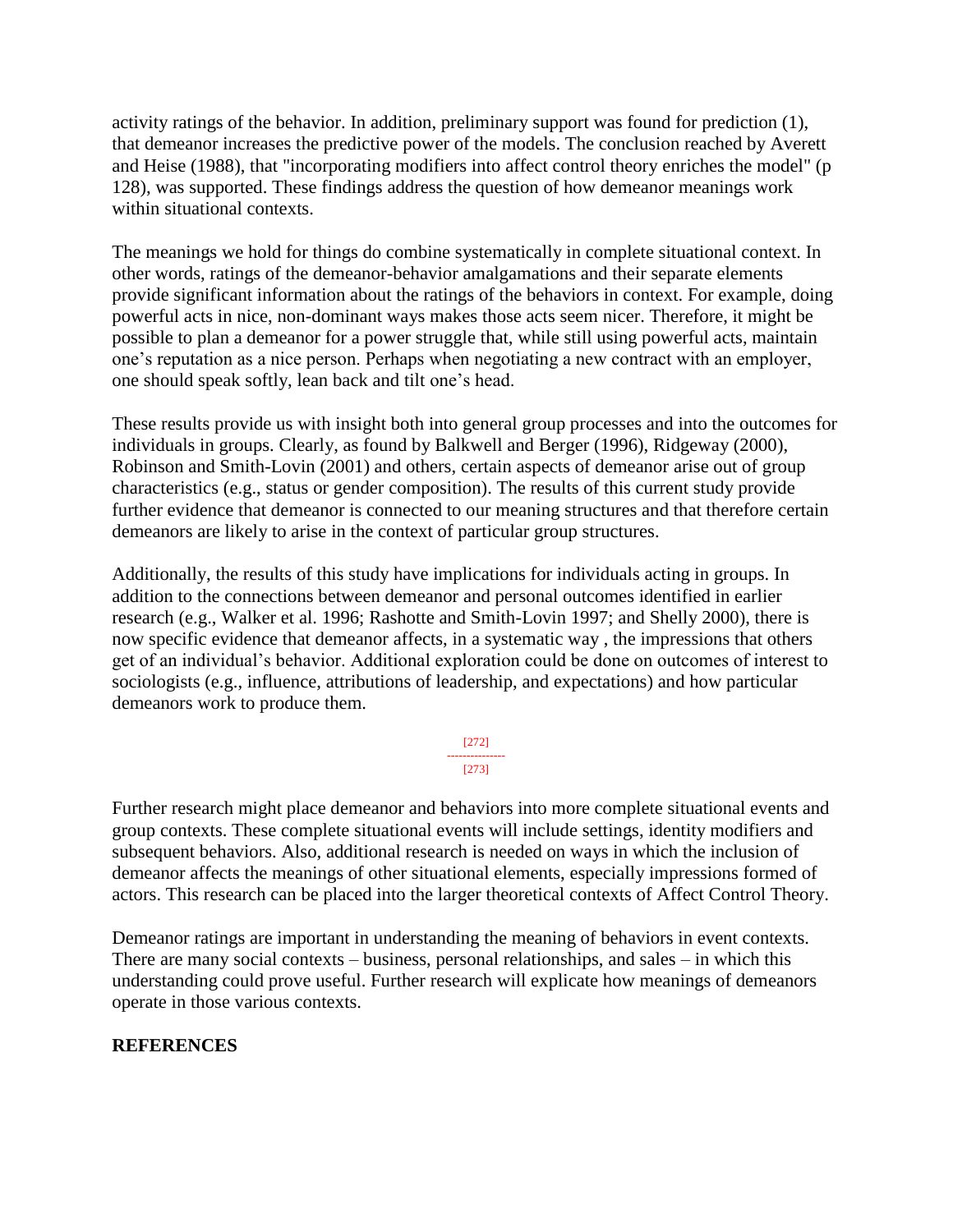Averett, Christine and David R. Heise (1988). "Modified Social Identities: Amalgamations, Attributions and Emotions," in *Analyzing Social Interaction: Advances in Affect Control Theory*, edited by Lynn Smith-Lovin and David R. Heise. Gordon and Breach Science Publishers.

Balkwell, James W. and Joseph Berger (1996). "Gender, Status and Behavior in Task Situations." *Social Psychology Quarterly*. 59:273-283.

Butler, Dore (1990). "Nonverbal Affect Responses to Male and Female Leaders: Implications for Leadership Evaluations." *Journal of Personality and Social Psychology*. 1:48-59.

Custrini, Robert J. and Robert S. Feldman (1989). "Children's Social Competence and Nonverbal Encoding and Decoding of Emotions." *Journal of Clinical Child Psychology*. 4:336-342.

Ekman, Paul, Wallace V. Friesen, Maureen O'Sullivan, Anthony Chan, Irene Diacoyanni-Tarlatzis, Karl Heider, Rainer Krause, William Ayhan LeCompte, Tom Pitcairn, Pio E. Ricci-Bitti, Klaus Scherer, Masatoshi Tomita and Athanase Tzavaras (1987). "Universals and Cultural Differences in the Judgments of Facial Expressions of Emotion." *Journal of Personality and Social Psychology*. 4:712-717.

Fisher, Ronald A. and Frank Yates (1963). *Statistical Tables for Biological, Agricultural and Medical Research*. Oliver and Boyd.

#### [273] --------------- [274]

Foels, Rob, James E. Driskell, Brian Mullen and Eduardo Salas (2000). "The Effects of Democratic Leadership on Group Member Satisfaction: An Integration." *Small Group Research*. 31:676-701.

Gollob, H. F (1968). "Impression Formation and Word Combination in Sentences." *Journal of Personality and Social Psychology*. 10:341-353.

Harrigan, Jinni A., James F. Gramata, Karen S. Lucic and Charles Margolis (1989). "It's How You Say It: Physicians' Vocal Behavior." *Social Science of Medicine*. 1:87-92.

Heise, David R (1979). *Understanding Events: Affect and the Construction of Social Action*. Cambridge University Press.

Heise, David R (1985). "Affect Control Theory: Respecification, Estimation and Tests of the Formal Model." *Journal of Mathematical Sociology*. 11:191-222.

Heise, David R (1988). "Affect Control Theory: Concepts and Model," in *Analyzing Social Interaction: Advances in Affect Control Theory*, edited by Lynn Smith-Lovin and David R. Heise. Gordon and Breach Science Publishers.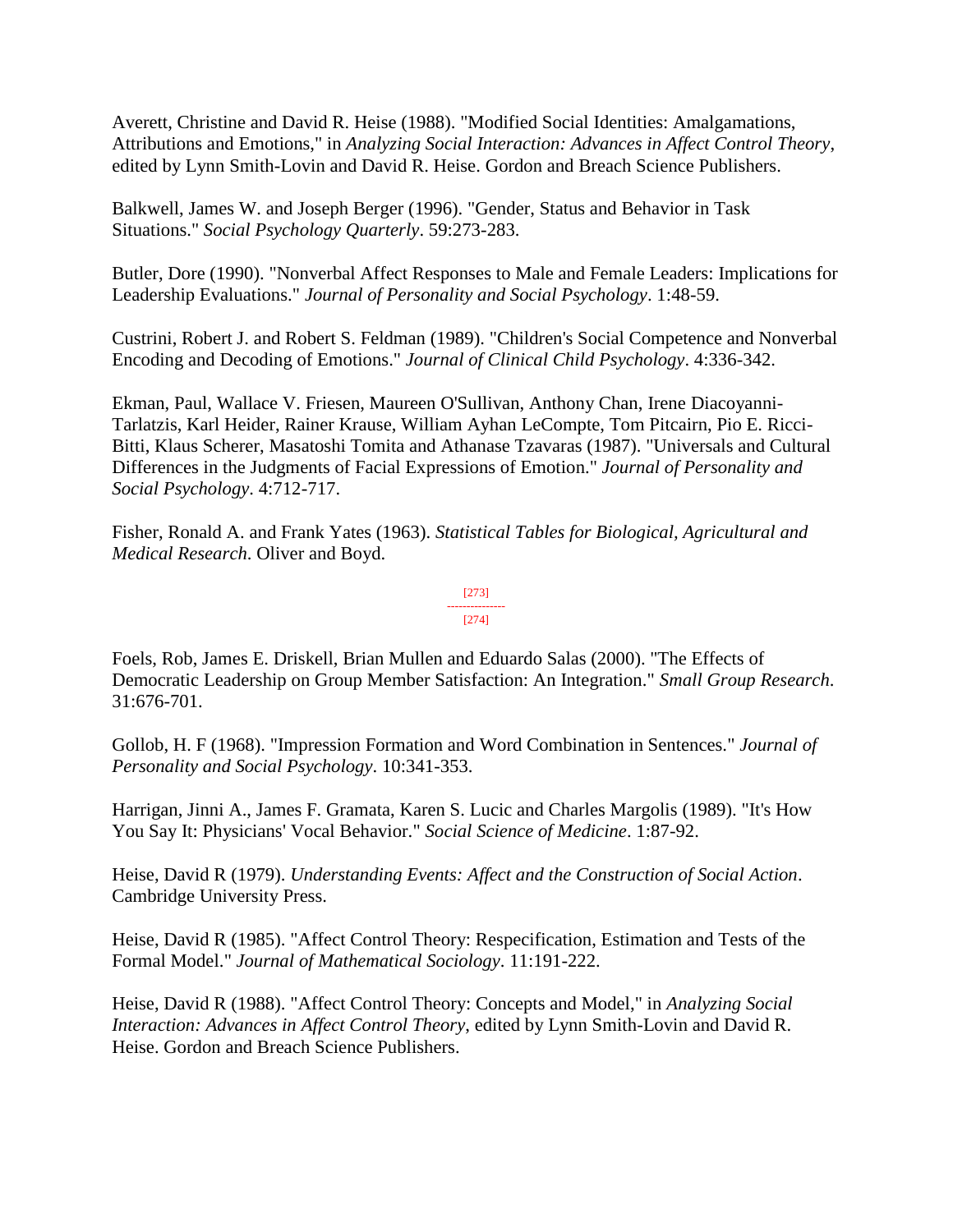Johnson, Cathryn (1994). "Gender, Legitimate Authority, and Leader-Subordinate Conversations." *American Sociological Review*. 59:122-135.

Klienke, Chris L (1991). "Evaluation of Opposite-sex Person as a Function of Gazing, Smiling and Forward Lean." *The Journal of Social Psychology*. 3:451-3.

MacKinnon, Neil J (1994. *Symbolic Interactionism as Affect Control*. State University of New York Press.

Matsumoto, David (1989). "Face, Culture and Judgments of Anger and Fear: Do the Eyes Have It?" *Journal of Nonverbal Behavior*. 3:171-188.

Osgood, Charles E., W. H. May and M. S. Miron (1975). *Cross- Cultural Universals of Affective Meaning*. University of Illinois Press.

> [274] --------------- [275]

Rashotte, Lisa Slattery (2001). "What does that smile mean? The Meaning of Nonverbal Behaviors in Social Interaction." *Social Psychology Quarterly*. Forthcoming.

Rashotte, Lisa Slattery and Lynn Smith-Lovin (1997). "Who Benefits from Being Bold: The Interactive Effects of Task Cues and Status Characteristics on Influence in Mock Jury Groups." *Advances in Group Processes.* 14:235-255.

Ridgeway, Cecelia L (1987). "Nonverbal Behaviors, Dominance and the Basis of Status in Task Groups." *American Sociological Review*. 52:683-694.

Ridgeway, Cecelia L (1997). "Interaction and the Conservation of Gender Inequality." *American Sociological Review*. 62:218-235.

Ridgeway, Cecelia L. (2000). "Social Difference Codes and Social Connections." *Sociological Perspectives*. 43:1-11.

Robinson, Dawn T. and Lynn Smith-Lovin. (2001). "Gender, Status and Humor." *Social Forces*. 80:123-158.

Scherer, Klaus R. and Paul Ekman (1982). *Handbook of Methods in Nonverbal Behavior Research*. Cambridge University Press.

Smith-Lovin, Lynn and William Douglass (1990). "Modeling Emotions in Religious Ritual: An Affect Control Analysis of Two Religious Groups," in *Social Perspectives on Emotion*, edited by David Franks and Viktor Gecas. JAI Press.

Shelly, Robert K. (2000). "How Performance Expectations Arise from Sentiments." *Social Psychology Quarterly*. 64:72-87.